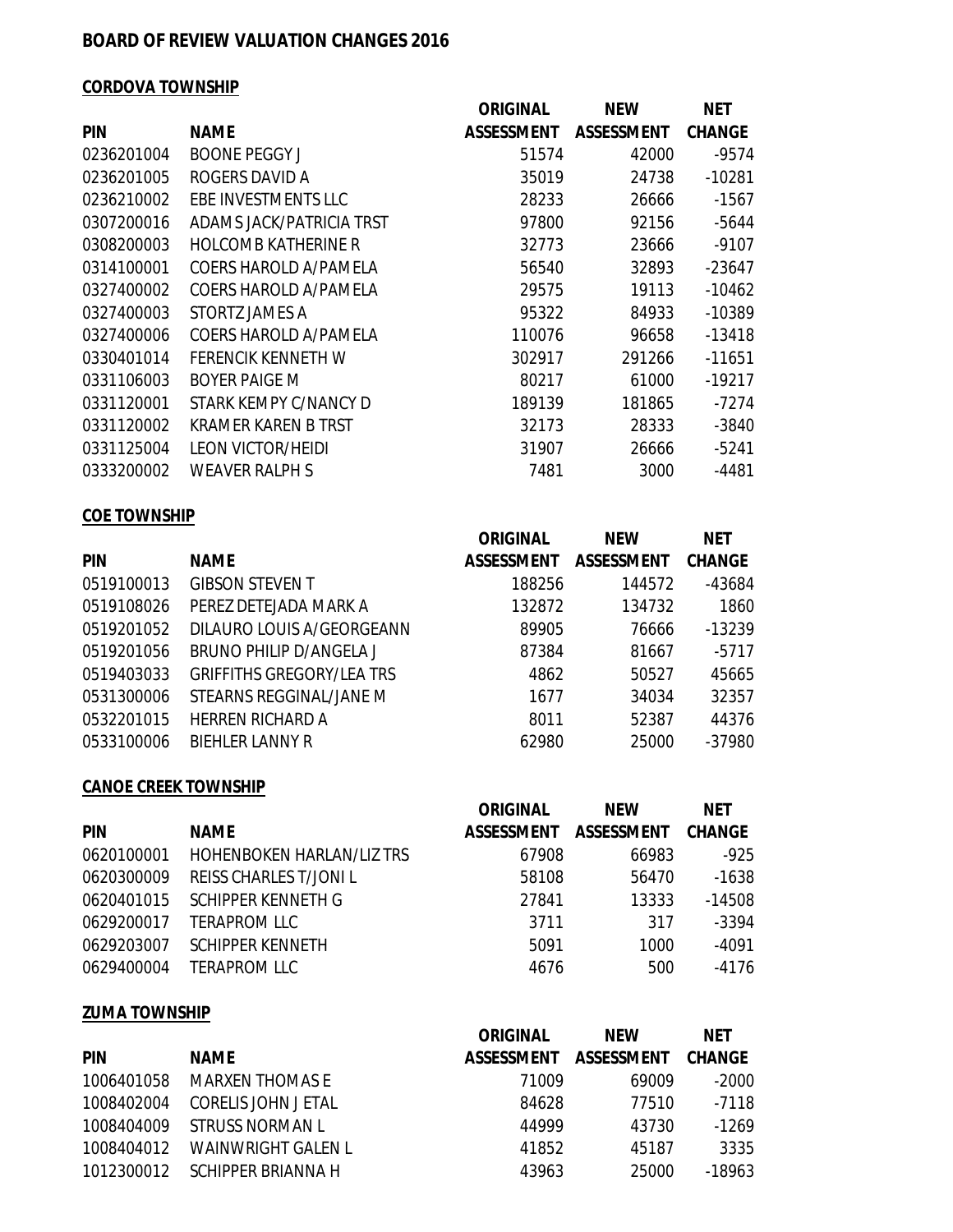| 1017100004 CORELIS JOHN J TRST       | 18684 | 15000 | -3684 |
|--------------------------------------|-------|-------|-------|
| 1018100008 KILLEN DALE H             | 81769 | 77519 | -4250 |
| 1030400009 MCCORD ORVILLE R/MAXINE M | 51560 | 52539 | 979   |

## **PORT BYRON TOWNSHIP**

|            |                                 | <b>ORIGINAL</b>   | <b>NEW</b>        | <b>NET</b>    |
|------------|---------------------------------|-------------------|-------------------|---------------|
| <b>PIN</b> | <b>NAME</b>                     | <b>ASSESSMENT</b> | <b>ASSESSMENT</b> | <b>CHANGE</b> |
| 0401203003 | <b>MCMILLIN CHRISTOPHER L</b>   | 69910             | 69218             | $-692$        |
| 0401203011 | <b>GRADY PATRICK A</b>          | 76366             | 66660             | $-9706$       |
| 0401203012 | <b>OLSEN J DARWIN</b>           | 85281             | 66666             | $-18615$      |
| 0413101003 | TIDWELL ALAN J/DIANE L          | 163809            | 150000            | $-13809$      |
| 0413300003 | MUMMA AMY C/JEFFREY L           | 89084             | 69994             | $-19090$      |
| 0413300006 | <b>BALES DEB M</b>              | 30064             | 25333             | $-4731$       |
| 0424102002 | KLENDWORTH PAMELA J             | 32186             | 27000             | $-5186$       |
| 0424201007 | <b>JOHNSON FRANK P</b>          | 100895            | 84992             | $-15903$      |
| 0424300001 | YOUNG LANCE B                   | 49892             | 47973             | $-1919$       |
| 0424305010 | <b>FLESHER JOHN P</b>           | 41499             | 40684             | $-815$        |
| 0424403007 | <b>LUEDTKE BRAD J</b>           | 95286             | 92511             | $-2775$       |
| 0424403019 | DAVIS DAVID A SR                | 99813             | 111015            | 11202         |
| 0424406002 | EDGAR RALPH A                   | 51171             | 49681             | $-1490$       |
| 0425109004 | ALDERSON THOMAS H JR            | 64541             | 63901             | $-640$        |
| 0425200001 | <b>DERIEMACKER DARIN J</b>      | 41240             | 40430             | $-810$        |
| 0425214002 | <b>HOLLISTER JON</b>            | 34867             | 34184             | $-683$        |
| 0425221001 | <b>DEBOARD LARRY DEAN</b>       | 39912             | 36000             | $-3912$       |
| 0425300006 | <b>MATAN WALTER M</b>           | 41215             | 39996             | $-1219$       |
| 0425300032 | <b>FARRELL KAREN L/KEVIN J</b>  | 33532             | 33200             | $-332$        |
| 0425300035 | <b>TYNER MARJORIE LIV TRST</b>  | 53336             | 41662             | $-11674$      |
| 0425300037 | <b>BLOOME JAMES A/HELEN M</b>   | 130215            | 128927            | $-1288$       |
| 0425401005 | STREETER DOUGLAS/KELLY          | 4577              | 3333              | $-1244$       |
| 0436200002 | <b>MURPHY CHRISTOPHER D</b>     | 50126             | 47162             | $-2964$       |
| 0436203001 | SEARL DENNIS A/ELAINE M         | 141307            | 133333            | $-7974$       |
| 0436301001 | <b>HANSEN ELISE M 2009 TRST</b> | 245323            | 233333            | $-11990$      |
| 0436301002 | <b>FLICK RENTAL PROPERTIES</b>  | 53388             | 8333              | $-45055$      |

#### **HAMPTON TOWNSHIP**

|            |                                | <b>ORIGINAL</b> | <b>NEW</b>        | <b>NET</b>    |
|------------|--------------------------------|-----------------|-------------------|---------------|
| <b>PIN</b> | <b>NAME</b>                    | ASSESSMENT      | <b>ASSESSMENT</b> | <b>CHANGE</b> |
| 0901300016 | VERHEECKE FAM TRST             | 211660          | 173333            | $-38327$      |
| 0901307011 | PETERSON DANIEL L              | 182             | 69375             | 69193         |
| 0901400012 | MONTGOMERY ARNOLD P            | 139696          | 132003            | $-7693$       |
| 0902109008 | SAWMILL H PROPERTIES TRST      | 21916           | 3332              | -18584        |
| 0902109015 | SAWMILL PROPERTIES             | 21264           | 11666             | -9598         |
| 0902109026 | <b>GALL RICHARD L/GLENDA F</b> | 17222           | 15121             | $-2101$       |
| 0902109027 | <b>GALL GLENDA F</b>           | 25492           | 22382             | $-3110$       |
| 0902109029 | <b>GALL GLENDA F</b>           | 6046            | 5036              | $-1010$       |
| 0902206003 | HOUZENGA RICHARD A             | 38295           | 31666             | $-6629$       |
| 0902215007 | <b>HOUSENGA M/COBORN MISSY</b> | 71062           | 54247             | $-16815$      |
| 0902301018 | VILLAGE OF RAPIDS CITY         | 14336           | 0                 | $-14336$      |
| 0902303002 | ELLIS RICHARD S/PAM            | 24963           | 21000             | $-3963$       |
| 0902303003 | ELLIS RICHARD S/PAM            | 81936           | 68327             | $-13609$      |
| 0902403016 | <b>HARMS DONALD W TRST</b>     | 104775          | 93870             | $-10905$      |
| 0902403017 | FISHER JONATHAN C              | 103680          | 90000             | $-13680$      |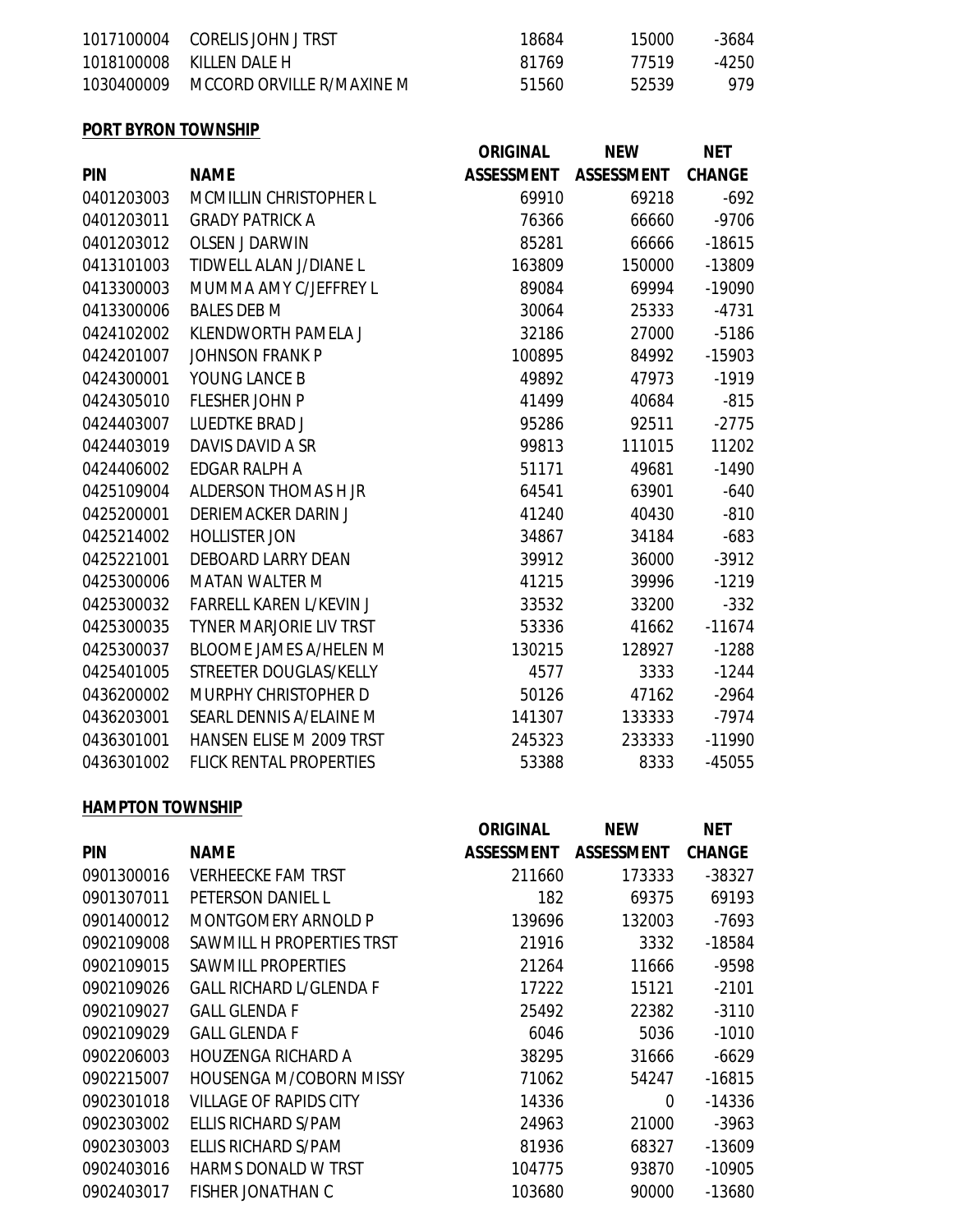| 0902406034 | <b>FILLMAN KEITH R</b>         | 1131   | 10734  | 9603     |
|------------|--------------------------------|--------|--------|----------|
| 0902407002 | SHEPARD ALEXANDER R/WEILA      | 87370  | 79181  | $-8189$  |
| 0908307006 | <b>ENSTROM KEITH/ELLEN</b>     | 125099 | 96666  | $-28433$ |
| 0908307010 | <b>ENGSTROM ROBERT T</b>       | 138042 | 97324  | $-40718$ |
| 0908307013 | <b>SMITH DENNIS P</b>          | 127087 | 94500  | $-32587$ |
| 0908307020 | DECAP MATTHEW J/MICHELLE       | 143353 | 95825  | $-47528$ |
| 0908307026 | ARONOVA POLINA                 | 148838 | 102656 | $-46182$ |
| 0908307028 | LANUM THOMAS G/DIANN E         | 141429 | 93833  | -47596   |
| 0908307052 | <b>OLSON MINDY S/RYAN P</b>    | 149198 | 117500 | $-31698$ |
| 0908310002 | PHEIFER JOSEPH M               | 138178 | 110656 | $-27522$ |
| 0908310003 | <b>BESSE LUKE E TRST</b>       | 121885 | 105489 | $-16396$ |
| 0909100015 | <b>HOWARD BRIAN T</b>          | 59426  | 48333  | $-11093$ |
| 0910301022 | KUNZMANN DAVID P               | 44188  | 42715  | $-1473$  |
| 0910401002 | <b>BUNDY RYAN E/SARAH E</b>    | 45196  | 51190  | 5994     |
| 0912101007 | <b>BAECKE ROBERT</b>           | 49945  | 45932  | $-4013$  |
| 0913207006 | THORNTON TED                   | 8442   | 2814   | $-5628$  |
| 0913300009 | <b>TOMLINSON THOMAS</b>        | 72966  | 65608  | $-7358$  |
| 0914100004 | WILDERMUTH MELINDA/RANDY       | 8160   | 79378  | 71218    |
| 0914201005 | <b>WALTERS WAYNE/JANET</b>     | 102469 | 100376 | $-2093$  |
| 0915400001 | <b>MEESKE HOLDINGS LLC</b>     | 40612  | 30815  | $-9797$  |
| 0917111016 | <b>MCKAY TIMOTHY J</b>         | 35456  | 37020  | 1564     |
| 0917120006 | SINKLER ENTERPRISES INC        | 65042  | 13333  | $-51709$ |
| 0917209002 | JOHNSON ANGELA D               | 41559  | 39800  | $-1759$  |
| 0917209006 | <b>OVERTON RAYCHAR A</b>       | 66236  | 56000  | $-10236$ |
| 0917209021 | <b>SHOGER STANLEY E</b>        | 54950  | 52727  | $-2223$  |
| 0917215023 | <b>SWEENEY DANIEL E</b>        | 81600  | 80000  | $-1600$  |
| 0917309008 | <b>KULOW AARON</b>             | 86462  | 86359  | $-103$   |
| 0917309010 | HEINTZ JEFFERY/CHRISTINE       | 102440 | 98988  | $-3452$  |
| 0919105008 | <b>HOOD MERLYN W</b>           | 7976   | 7064   | $-912$   |
| 0919302006 | <b>HARKER SYBLE K</b>          | 6954   | 6727   | $-227$   |
| 0919304008 | HILL MICHAEL W                 | 9542   | 7006   | $-2536$  |
| 0919305010 | <b>JONES GEORGE L</b>          | 8404   | 7878   | $-526$   |
| 0919408003 | <b>KOPEL ROBERT E</b>          | 11040  | 4104   | $-6936$  |
| 0920403046 | <b>HUBERTS CAROL/THEODORE</b>  | 22931  | 12332  | -10599   |
| 0920403047 | <b>HUBERTS CAROL/THEODORE</b>  | 16251  | 11666  | $-4585$  |
| 0922201018 | <b>KRAFT CHRISTIAN/STEVEN</b>  | 137063 | 125798 | $-11265$ |
| 0926200004 | <b>BOYD ROBERT L/SUE A</b>     | 61259  | 43333  | $-17926$ |
| 0928104029 | EAGLES JOHN O                  | 22844  | 10666  | $-12178$ |
| 0928303038 | <b>MCDONNELL ROY A</b>         | 41419  | 65067  | 23648    |
| 0928305025 | <b>BOWKER GARY L</b>           | 21864  | 23971  | 2107     |
| 0928305026 | <b>BOWKER GARY L</b>           | 19382  | 22294  | 2912     |
| 0929203019 | <b>HUYTEN NICHOLS M</b>        | 24686  | 20125  | $-4561$  |
| 0930114006 | AGUILAR MIGUEL M               | 29294  | 22666  | $-6628$  |
| 0930114013 | <b>HABITAT FOR HUMANITY QC</b> | 36210  | 29621  | $-6589$  |
| 0930201003 | PEREZ ELIJAH                   | 29225  | 21664  | $-7561$  |
| 0930206018 | PIRMANN CRAIG                  | 35783  | 14166  | $-21617$ |
| 0930214025 | <b>GARCIA LINDA A</b>          | 12122  | 14882  | 2760     |
| 0930304008 | <b>WEINERT ROBERT F</b>        | 19405  | 30299  | 10894    |
| 0931104013 | <b>THACKER DANIEL R</b>        | 67389  | 58333  | $-9056$  |
| 0931106012 | STEELE WILLIAM L/MARGARET      | 41575  | 40116  | $-1459$  |
| 0931107002 | DYER SUSAN M                   | 36120  | 34850  | $-1270$  |
| 0931200007 | TFP PROPERTIES LLC             | 64138  | 62866  | $-1272$  |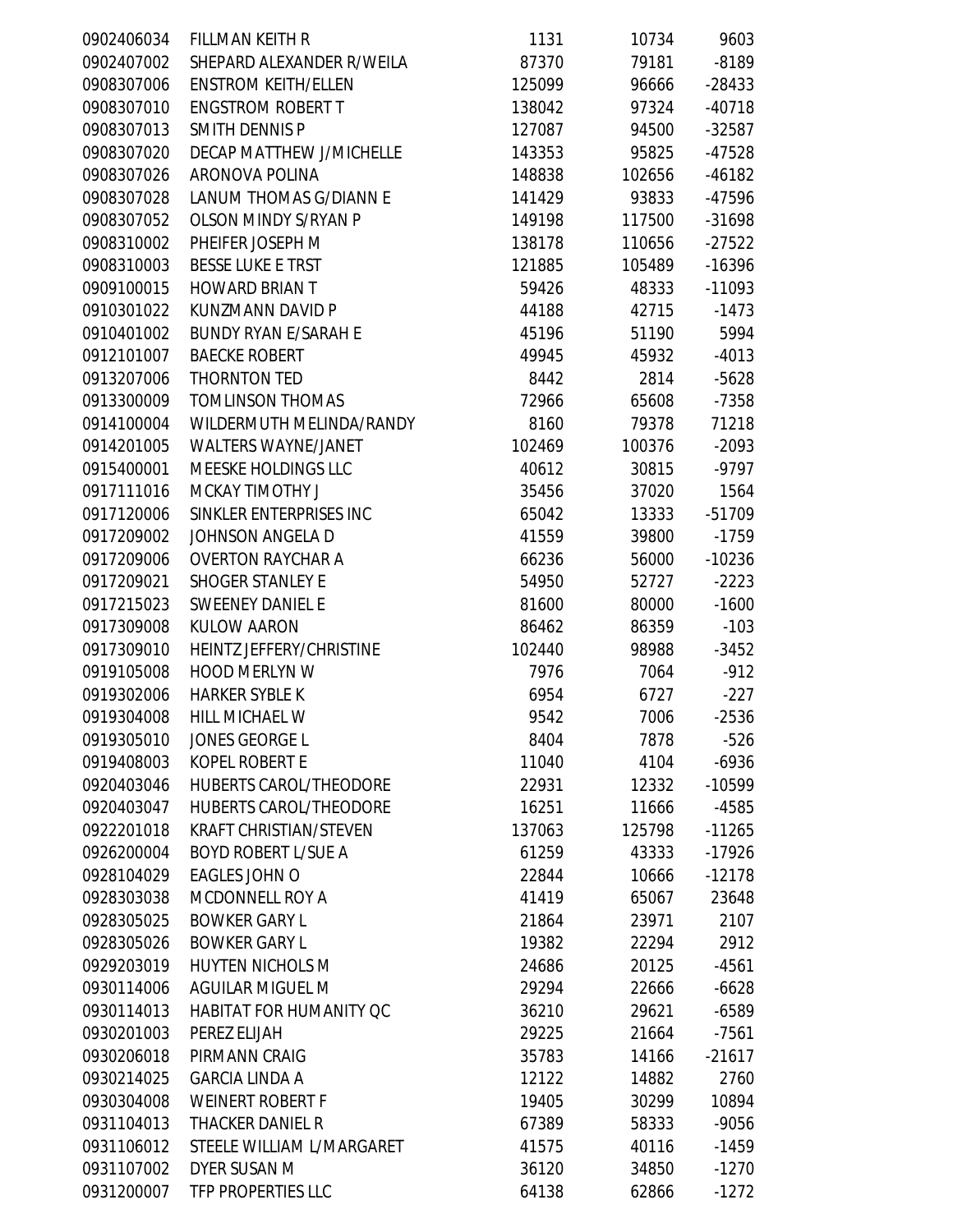| 0931200027 | JONES BUSINESS LEASE PROP        | 17952  | 14959  | $-2993$  |
|------------|----------------------------------|--------|--------|----------|
| 0931233015 | TFP PROPERTIES LLC               | 22334  | 11032  | $-11302$ |
| 0931236002 | <b>CIASTO DAVID M/CHRISTINE</b>  | 56653  | 50867  | $-5786$  |
| 0931236003 | BROWN DAVID W/JANET C            | 84676  | 66666  | $-18010$ |
| 0931300005 | <b>BURNS LARRY</b>               | 124872 | 119061 | $-5811$  |
| 0931300018 | DARIN JOHN H                     | 24375  | 20603  | $-3772$  |
| 0931300024 | APEX CARWASHES LLC               | 68255  | 45000  | $-23255$ |
| 0931302001 | <b>OMBRELLO FRANCIS M/MARY P</b> | 142953 | 100000 | $-42953$ |
| 0931304076 | <b>VARGAS GERALDO</b>            | 11981  | 14168  | 2187     |
| 0931304077 | <b>CALDERON HECTOR</b>           | 15500  | 17950  | 2450     |
| 0931305022 | NORRIS BETTE/MICHAEL             | 9352   | 34950  | 25598    |
| 0931307024 | <b>CREEK VIEW/TRACEY MCLOONE</b> | 9402   | 3570   | $-5832$  |
| 0931312021 | <b>MOORE ERIN M</b>              | 96933  | 81159  | $-15774$ |
| 0931400047 | OMEARA RONALD J SR               | 164223 | 151666 | $-12557$ |
| 0931400050 | PIRMANN CRAIG P                  | 74936  | 65662  | $-9274$  |
| 0931408013 | <b>HUBBARD GEORGE/SHARON L</b>   | 29262  | 7333   | $-21929$ |
| 0931413075 | THURMAN JODY L/LISA J            | 13546  | 62115  | 48569    |
| 0931415003 | FOX WILLIAM M/BARBARA J          | 37114  | 35332  | $-1782$  |
| 0932105017 | <b>CUMMINGS MARK</b>             | 25667  | 20631  | $-5036$  |
| 0932112012 | <b>VANHECKE JEFFREY</b>          | 22472  | 21872  | $-600$   |
| 0932112018 | <b>TORRES ANDREA</b>             | 21396  | 19380  | $-2016$  |
| 0932113005 | <b>WEAVER MICHAEL J</b>          | 24069  | 23205  | $-864$   |
| 0932122002 | <b>DUCEY JOHN P</b>              | 0      | 2074   | 2074     |
| 0932307003 | <b>CATTON DONALD E</b>           | 54618  | 51998  | $-2620$  |
| 0932312011 | <b>BLAKESLEE ERIC W/MONA</b>     | 36265  | 37571  | 1306     |
| 0932330002 | KING PAUL J/TAMA                 | 68916  | 60000  | $-8916$  |
| 0932330012 | <b>HERNANDEZ EFREN G</b>         | 76633  | 63333  | $-13300$ |
| 0932400002 | JP <sub>2</sub>                  | 99972  | 75660  | $-24312$ |
| 0933202028 | <b>BAXTER GINA</b>               | 38178  | 23333  | $-14845$ |
| 1803300001 | <b>CANTRELL TODD B</b>           | 14085  | 10554  | $-3531$  |
| 1804103015 | <b>JOHNSON DEBBIE J</b>          | 9642   | 12466  | 2824     |
| 1804107016 | VANDUSSELDORP MICHAEL D          | 18682  | 18088  | -594     |
| 1804203001 | <b>BUZEA TERRY L</b>             | 27929  | 26664  | $-1265$  |
| 1804404001 | <b>CANTRELL TODD B</b>           | 31026  | 28331  | $-2695$  |
| 1804404002 | <b>CANTRELL TODD B</b>           | 103602 | 77333  | $-26269$ |
| 1805102001 | <b>HOPKINS KATHRINE A</b>        | 34036  | 32402  | $-1634$  |
| 1805111031 | LEMMON DAVID A/KAREN M           | 19930  | 12497  | $-7433$  |
| 1805124002 | <b>HILLIGOSS CHARLES D/SHARO</b> | 57757  | 54985  | $-2772$  |
| 1805309023 | <b>JONES LEASE PROPERTIES</b>    | 49910  | 43869  | $-6041$  |
| 1805312039 | <b>CARLETON MICHAEL</b>          | 47541  | 41586  | $-5955$  |
| 1805400011 | JOHNSTON DEVELOPMENT LLC         | 290029 | 3441   | -286588  |
| 1805404032 | HILYARD BETH/MURRAY              | 64245  | 55000  | $-9245$  |
| 1806100002 | <b>WOLFE ROBERT T</b>            | 71420  | 67992  | $-3428$  |
| 1806100003 | <b>HORST PATRICIA W TRST</b>     | 48214  | 45900  | $-2314$  |
| 1806115021 | <b>MEERSMAN PATRICK R</b>        | 48218  | 45904  | $-2314$  |
| 1806212001 | <b>GARCIA JOSEPH D/ANGELA D</b>  | 101179 | 67666  | $-33513$ |
| 1806212002 | ERICKSON STEVEN D/DEBRA          | 78570  | 74800  | $-3770$  |
| 1806212005 | <b>SCHNEIDER DAVID W</b>         | 98211  | 93499  | $-4712$  |
| 1806213019 | <b>TERRY S CHRISTINE REV TST</b> | 35332  | 30000  | $-5332$  |
| 1806221001 | <b>CARPENTER NATION LLC</b>      | 8035   | 5999   | $-2036$  |
| 1806221006 | <b>CARPENTER NATION LLC</b>      | 8035   | 4582   | $-3453$  |
| 1806221007 | <b>CARPENTER NATION LLC</b>      | 8035   | 5999   | $-2036$  |
|            |                                  |        |        |          |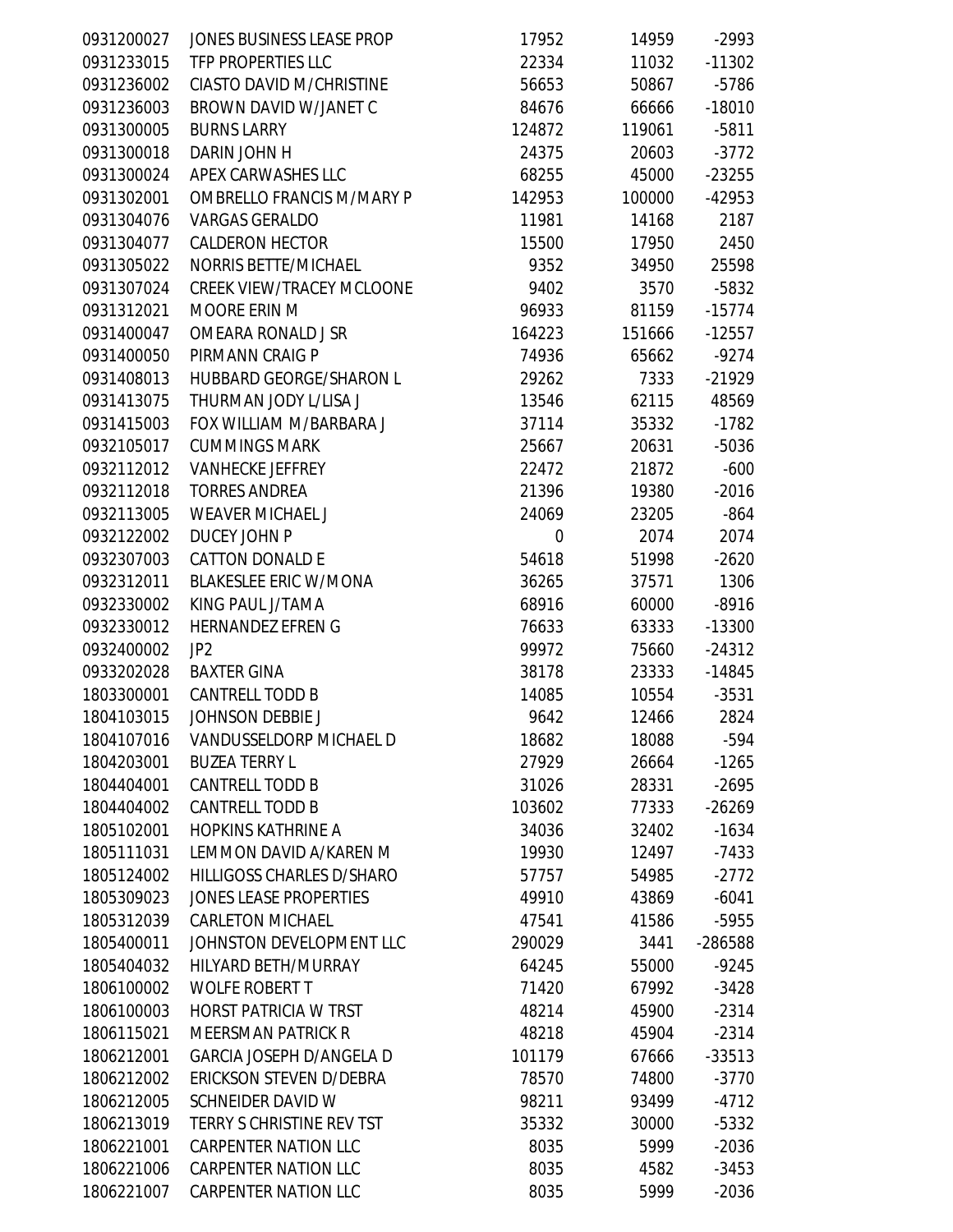| 1807101002 | JANSEN RICHARD/LORI          | 89276  | 80271  | $-9005$  |
|------------|------------------------------|--------|--------|----------|
| 1807202016 | ELY CRYSTAL J                | 41842  | 26633  | $-15209$ |
| 1807204010 | <b>BOLLAERT</b>              | 110387 | 102960 | -7427    |
| 1808108021 | ROEDER JAMES V/LINDA S       | 95298  | 92992  | $-2306$  |
| 1808217002 | SMITH JOHN                   | 13130  | 7500   | $-5630$  |
| 1808302036 | SWANSON LIV TRST             | 89993  | 83300  | $-6693$  |
| 1808302037 | BROWN GREGORY B/M CONNIE     | 85218  | 67667  | -17551   |
| 1808302038 | <b>GABBARD WILLIAM E</b>     | 100163 | 83000  | $-17163$ |
| 1808314016 | <b>MEDINGER NATHAN</b>       | 83013  | 77271  | $-5742$  |
| 1808314018 | <b>GRIFFIN GAIL G/JOHN A</b> | 49628  | 44995  | $-4633$  |
| 1808315042 | LAMMERS ANNA M/WESLEY E      | 34269  | 49339  | 15070    |
|            |                              |        |        |          |

## **SOUTH MOLINE TOWNSHIP**

|            |                               | <b>ORIGINAL</b>   | <b>NEW</b>        | <b>NET</b>    |
|------------|-------------------------------|-------------------|-------------------|---------------|
| <b>PIN</b> | <b>NAME</b>                   | <b>ASSESSMENT</b> | <b>ASSESSMENT</b> | <b>CHANGE</b> |
| 0825107004 | <b>BRAET RICKY L/JULIE A</b>  | 18236             | 5000              | $-13236$      |
| 0835202015 | NORVILLE ENTERPRISES LLC      | 28092             | 14431             | $-13661$      |
| 0835204016 | <b>VAN DONNA</b>              | 18290             | 0                 | $-18290$      |
| 0835212002 | <b>CITY OF EAST MOLINE</b>    | 15116             | 0                 | $-15116$      |
| 0835219003 | LEMMON DAVID A                | 13852             | 6000              | $-7852$       |
| 0835318001 | <b>MOSHER MATTHEW</b>         | 30043             | 17333             | $-12710$      |
| 0835323009 | <b>JONES LEASE PROPERTIES</b> | 25007             | 17332             | $-7675$       |
| 0835323097 | WEST WIND CORNERS INC         | 27982             | 21970             | $-6012$       |
| 0835326009 | WINBRIDGE INVESTMENTS LLC     | 46800             | 41663             | $-5137$       |
| 0835326012 | PANICUCCI GORDON              | 55168             | 49409             | $-5759$       |
| 0835402086 | KILLAM KATHLEEN A TRST        | 40452             | 41893             | 1441          |
| 0835409001 | <b>ORME DAVID</b>             | 53406             | 47333             | $-6073$       |
| 0835417020 | <b>KRUCKER RAYMOND R</b>      | 38639             | 37514             | $-1125$       |
| 0835421033 | <b>JONES LEASE PROPERTIES</b> | 22300             | 15832             | $-6468$       |
| 0835424003 | <b>WOODS VERNON</b>           | 0                 | 2113              | 2113          |
| 0835424030 | <b>EVANS CODY J</b>           | 19225             | 15665             | $-3560$       |
| 0835424050 | <b>EVANS CODY J</b>           | 16787             | 12999             | $-3788$       |
| 0835424072 | <b>LUDIN MIKE</b>             | 12660             | 3051              | $-9609$       |
| 0835424132 | ST JOHN DONEEN                | 61471             | 59681             | $-1790$       |
| 0836111013 | <b>GREEN ESSIE M</b>          | 27859             | 13332             | $-14527$      |
| 0836137004 | BIG RIVER INVESTMENTS LLC     | 26134             | 19664             | $-6470$       |
| 0836137015 | <b>GREATER METRO HSG AUTH</b> | 5058              | 1315              | $-3743$       |
| 0836137016 | <b>GREATER METRO HSG AUTH</b> | 101495            | 26389             | $-75106$      |
| 0836145025 | <b>TWOREK CAROLYN C</b>       | 32485             | 20998             | $-11487$      |
| 0836217009 | HOLMQUIST ROBERT C/JANE C     | 70565             | 62660             | $-7905$       |
| 0836305038 | <b>HICKS VICKI L</b>          | 45568             | 44675             | $-893$        |
| 0836306022 | <b>LOFGREN SYLVIA J</b>       | 69606             | 64994             | $-4612$       |
| 0836310010 | <b>JONES LEASE PROPERTIES</b> | 42498             | 36330             | $-6168$       |
| 0836315003 | <b>EVANS CODY J</b>           | 32594             | 20831             | $-11763$      |
| 0836317011 | FIRST FINANCIAL GROUP LLC     | 31990             | 16667             | $-15323$      |
| 0836320008 | ELEFTHEROPOULOS GEORGE/GE     | 45076             | 41229             | $-3847$       |
| 1701103040 | <b>JONES LEASE PROPERTIES</b> | 30010             | 29330             | $-680$        |
| 1701115022 | CLARK GLENDA M/JEFFREY L      | 83895             | 81879             | $-2016$       |
| 1701115024 | <b>BENES SHARON R</b>         | 84263             | 89176             | 4913          |
| 1701207035 | <b>JONES LEASE PROPERTIES</b> | 33926             | 25831             | $-8095$       |
| 1701307001 | LUNDEEN KEITH S/MARY R        | 89828             | 73326             | $-16502$      |
| 1701310003 | FST MIDWEST/REAL ESTATE       | 596807            | 549945            | $-46862$      |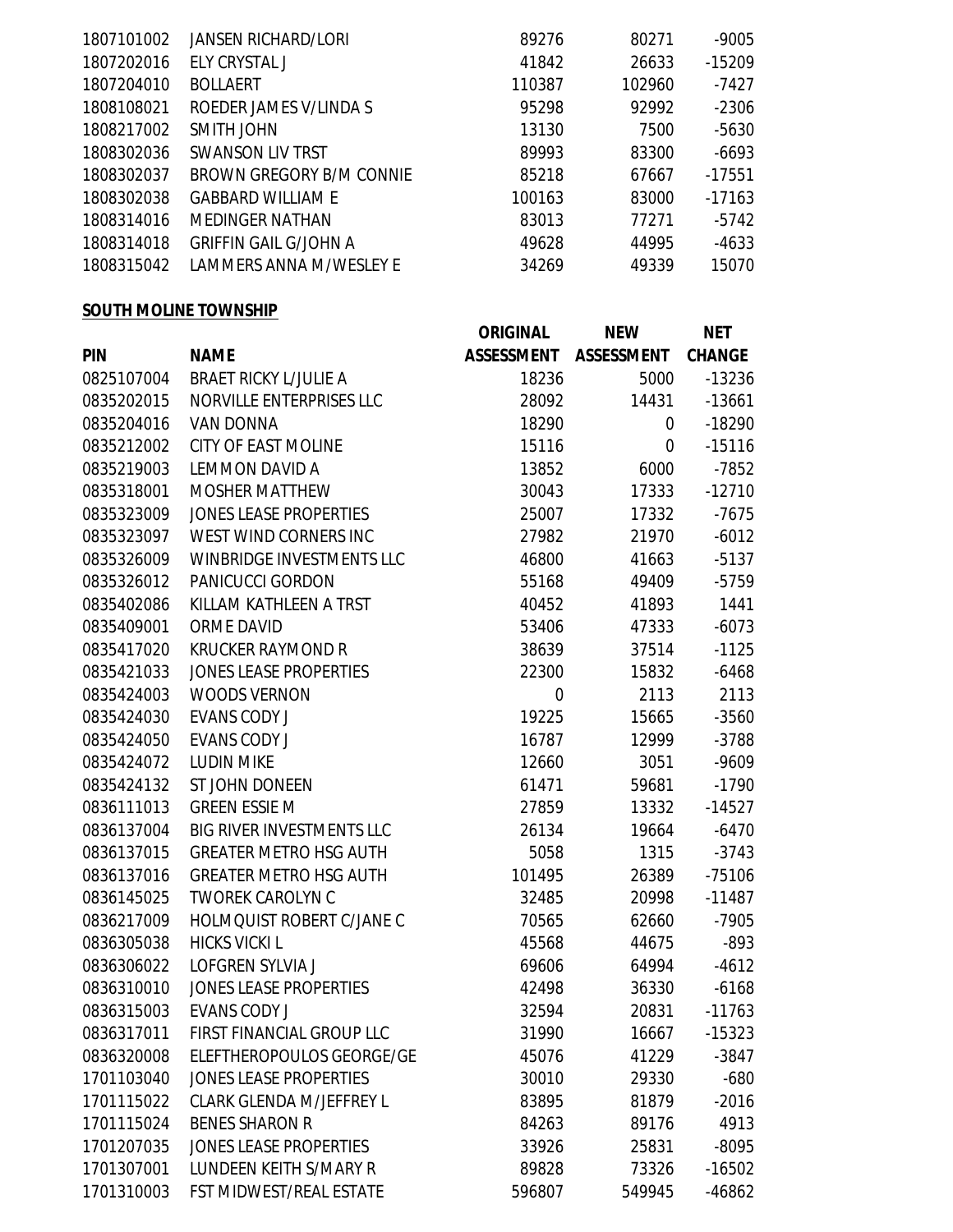| 1701318031<br><b>JONES LEASE PROPERTIES</b><br>33021<br>24998<br>$-8023$<br><b>IAMS WENDELL L</b><br>1701406035<br>15199<br>$-6866$<br>8333<br><b>QUAD CITIES PROPERTIES</b><br>$-10078$<br>1702200003<br>32909<br>22831<br>1702203006<br><b>MADISON KAREN K</b><br>$-5107$<br>26772<br>21665<br>1702209017<br><b>JONES LEASE PROPERTIES</b><br>50262<br>$-10904$<br>39358<br>1702300005<br>S J RUSSELL LC<br>251350<br>60745<br>312095<br>1702401004<br>RODRIGUEZ KRISTIAN<br>$-16565$<br>46565<br>30000<br>1702402038<br><b>MAPES MICHAEL A</b><br>14085<br>142091<br>156176<br><b>BIG RIVER INVESTMENTS LLC</b><br>1702408005<br>15000<br>$-8946$<br>23946<br>1703109017<br><b>CLEMONS JAMES L</b><br>33221<br>37004<br>3783<br>1703200014<br>WHEELER B/D/BLACKHAWK TRS<br>$-982$<br>33722<br>32740<br>1703203001<br>ZVONIK ROALD L/NEPTUNUS R<br>57689<br>$-3286$<br>54403<br>1703206016<br>SPRAGUE JORDAN<br>$-8226$<br>26891<br>18665<br>1703206018<br>HAPPY TOOTH/WEINBERG/KUMA<br>$-41396$<br>173050<br>131654<br>1703206020<br><b>MONKUS RICHARD S</b><br>33224<br>$-6750$<br>26474<br>1703300010<br><b>ARC</b><br>78156<br>$-78156$<br>0<br>1703301013<br>FIRST AMERICAN STATE BANK<br>393321<br>$-143346$<br>249975<br>1703400044<br><b>VALLADARES PEDRO</b><br>$-9105$<br>24947<br>15842<br>1703427016<br><b>MYERS HOWARD D/PATRICIA</b><br>$-6849$<br>33584<br>26735<br>1704202012<br>ROBINSON SHARON E TRUST<br>$-27751$<br>73751<br>46000<br>1704300003<br>KITCHEN LEWIS A<br>34286<br>33114<br>$-1172$<br><b>CHRISTENSEN MICHAEL J</b><br>38886<br>$-1167$<br>1704322011<br>40053<br>1704322034<br><b>WERNING KATHLEEN</b><br>$-20646$<br>62642<br>41996<br><b>BALLY VICTOR J</b><br>1704405049<br>$-633$<br>21748<br>21115<br>1704405080<br>ZNANIECKI DEAN J<br>36117<br>33330<br>$-2787$<br><b>EVERSON ASHLEY M</b><br>1704406020<br>26672<br>18332<br>$-8340$<br><b>SWANSON DAVID</b><br>$-10606$<br>1704406074<br>24105<br>13499<br><b>JPH RENTALS LLC</b><br>1704407006<br>$-11386$<br>38717<br>27331<br>1704408018<br><b>ILENE SIDEWAYS LLC SERIES</b><br>43626<br>25747<br>-17879<br>1704408044<br>RAMIREZ NICHOLE R<br>40332<br>37237<br>$-3095$<br>STANCLIFF ROGER EXECUTOR<br>1704409004<br>44427<br>$-7116$<br>37311<br><b>ARANGO LUIS J</b><br>1704409005<br>39884<br>31229<br>$-8655$<br>1707411036<br>STRAUB CORY L/MEL J<br>$-13925$<br>136413<br>122488<br>1707425004<br>MDDSLLC<br>$-102635$<br>574468<br>471833<br><b>VELAGAPUDI MOHANA R</b><br>1707427004<br>208313<br>$-17947$<br>226260<br>1708300038<br><b>DEVOLDER NICK/ANGIE</b><br>139642<br>124988<br>$-14654$<br>1708307002<br><b>MUNDODI BALAKRISHMA</b><br>129117<br>91658<br>$-37459$<br>1708321001<br><b>WOOLWORTH PENNY M/CHIRI</b><br>83517<br>$-43521$<br>39996<br>PETERSON BILLIE L<br>8069<br>24621<br>1708328001<br>32690<br><b>JONES LEASE PROPERTIES</b><br>1708414011<br>$-8094$<br>23259<br>15165<br>SHATTUCK MOLLY K/SCOTT A<br>1709201009<br>67313<br>58328<br>$-8985$<br>1709209013<br><b>HINRICHSEN JEFFREY L</b><br>64554<br>$-2888$<br>61666<br>1709313001<br><b>SWANSON DAVID A</b><br>162683<br>$-76025$<br>86658<br>1709407001<br><b>KERSCHIETER DENNIS R</b><br>$-6868$<br>55128<br>48260<br><b>WALAS ROBERT A/ANN G</b><br>1709412003<br>71808<br>$-7878$<br>79686<br>1709420001<br>DEKEYPER PATRICIA A<br>84301<br>76205<br>$-8096$<br><b>SCHERER MATTHEW S</b><br>1710201016<br>23105<br>20998<br>$-2107$<br>3811<br>1710213026<br><b>GROSS LARRY A/SYLVIA C</b><br>37380<br>41191 | 1701316011 | <b>VERVAECKE CRAIG R</b>         | 38896  | 36921  | $-1975$  |
|-----------------------------------------------------------------------------------------------------------------------------------------------------------------------------------------------------------------------------------------------------------------------------------------------------------------------------------------------------------------------------------------------------------------------------------------------------------------------------------------------------------------------------------------------------------------------------------------------------------------------------------------------------------------------------------------------------------------------------------------------------------------------------------------------------------------------------------------------------------------------------------------------------------------------------------------------------------------------------------------------------------------------------------------------------------------------------------------------------------------------------------------------------------------------------------------------------------------------------------------------------------------------------------------------------------------------------------------------------------------------------------------------------------------------------------------------------------------------------------------------------------------------------------------------------------------------------------------------------------------------------------------------------------------------------------------------------------------------------------------------------------------------------------------------------------------------------------------------------------------------------------------------------------------------------------------------------------------------------------------------------------------------------------------------------------------------------------------------------------------------------------------------------------------------------------------------------------------------------------------------------------------------------------------------------------------------------------------------------------------------------------------------------------------------------------------------------------------------------------------------------------------------------------------------------------------------------------------------------------------------------------------------------------------------------------------------------------------------------------------------------------------------------------------------------------------------------------------------------------------------------------------------------------------------------------------------------------------------------------------------------------------------------------------------------------------------------------------------------------------------------------------------------------------------------------------------------------------------------------------------------------------------------------------------------------------------------------------------------------------------------------------------------------------------------------------------------------------------------------------------------------|------------|----------------------------------|--------|--------|----------|
|                                                                                                                                                                                                                                                                                                                                                                                                                                                                                                                                                                                                                                                                                                                                                                                                                                                                                                                                                                                                                                                                                                                                                                                                                                                                                                                                                                                                                                                                                                                                                                                                                                                                                                                                                                                                                                                                                                                                                                                                                                                                                                                                                                                                                                                                                                                                                                                                                                                                                                                                                                                                                                                                                                                                                                                                                                                                                                                                                                                                                                                                                                                                                                                                                                                                                                                                                                                                                                                                                                           |            |                                  |        |        |          |
|                                                                                                                                                                                                                                                                                                                                                                                                                                                                                                                                                                                                                                                                                                                                                                                                                                                                                                                                                                                                                                                                                                                                                                                                                                                                                                                                                                                                                                                                                                                                                                                                                                                                                                                                                                                                                                                                                                                                                                                                                                                                                                                                                                                                                                                                                                                                                                                                                                                                                                                                                                                                                                                                                                                                                                                                                                                                                                                                                                                                                                                                                                                                                                                                                                                                                                                                                                                                                                                                                                           |            |                                  |        |        |          |
|                                                                                                                                                                                                                                                                                                                                                                                                                                                                                                                                                                                                                                                                                                                                                                                                                                                                                                                                                                                                                                                                                                                                                                                                                                                                                                                                                                                                                                                                                                                                                                                                                                                                                                                                                                                                                                                                                                                                                                                                                                                                                                                                                                                                                                                                                                                                                                                                                                                                                                                                                                                                                                                                                                                                                                                                                                                                                                                                                                                                                                                                                                                                                                                                                                                                                                                                                                                                                                                                                                           |            |                                  |        |        |          |
|                                                                                                                                                                                                                                                                                                                                                                                                                                                                                                                                                                                                                                                                                                                                                                                                                                                                                                                                                                                                                                                                                                                                                                                                                                                                                                                                                                                                                                                                                                                                                                                                                                                                                                                                                                                                                                                                                                                                                                                                                                                                                                                                                                                                                                                                                                                                                                                                                                                                                                                                                                                                                                                                                                                                                                                                                                                                                                                                                                                                                                                                                                                                                                                                                                                                                                                                                                                                                                                                                                           |            |                                  |        |        |          |
|                                                                                                                                                                                                                                                                                                                                                                                                                                                                                                                                                                                                                                                                                                                                                                                                                                                                                                                                                                                                                                                                                                                                                                                                                                                                                                                                                                                                                                                                                                                                                                                                                                                                                                                                                                                                                                                                                                                                                                                                                                                                                                                                                                                                                                                                                                                                                                                                                                                                                                                                                                                                                                                                                                                                                                                                                                                                                                                                                                                                                                                                                                                                                                                                                                                                                                                                                                                                                                                                                                           |            |                                  |        |        |          |
|                                                                                                                                                                                                                                                                                                                                                                                                                                                                                                                                                                                                                                                                                                                                                                                                                                                                                                                                                                                                                                                                                                                                                                                                                                                                                                                                                                                                                                                                                                                                                                                                                                                                                                                                                                                                                                                                                                                                                                                                                                                                                                                                                                                                                                                                                                                                                                                                                                                                                                                                                                                                                                                                                                                                                                                                                                                                                                                                                                                                                                                                                                                                                                                                                                                                                                                                                                                                                                                                                                           |            |                                  |        |        |          |
|                                                                                                                                                                                                                                                                                                                                                                                                                                                                                                                                                                                                                                                                                                                                                                                                                                                                                                                                                                                                                                                                                                                                                                                                                                                                                                                                                                                                                                                                                                                                                                                                                                                                                                                                                                                                                                                                                                                                                                                                                                                                                                                                                                                                                                                                                                                                                                                                                                                                                                                                                                                                                                                                                                                                                                                                                                                                                                                                                                                                                                                                                                                                                                                                                                                                                                                                                                                                                                                                                                           |            |                                  |        |        |          |
|                                                                                                                                                                                                                                                                                                                                                                                                                                                                                                                                                                                                                                                                                                                                                                                                                                                                                                                                                                                                                                                                                                                                                                                                                                                                                                                                                                                                                                                                                                                                                                                                                                                                                                                                                                                                                                                                                                                                                                                                                                                                                                                                                                                                                                                                                                                                                                                                                                                                                                                                                                                                                                                                                                                                                                                                                                                                                                                                                                                                                                                                                                                                                                                                                                                                                                                                                                                                                                                                                                           |            |                                  |        |        |          |
|                                                                                                                                                                                                                                                                                                                                                                                                                                                                                                                                                                                                                                                                                                                                                                                                                                                                                                                                                                                                                                                                                                                                                                                                                                                                                                                                                                                                                                                                                                                                                                                                                                                                                                                                                                                                                                                                                                                                                                                                                                                                                                                                                                                                                                                                                                                                                                                                                                                                                                                                                                                                                                                                                                                                                                                                                                                                                                                                                                                                                                                                                                                                                                                                                                                                                                                                                                                                                                                                                                           |            |                                  |        |        |          |
|                                                                                                                                                                                                                                                                                                                                                                                                                                                                                                                                                                                                                                                                                                                                                                                                                                                                                                                                                                                                                                                                                                                                                                                                                                                                                                                                                                                                                                                                                                                                                                                                                                                                                                                                                                                                                                                                                                                                                                                                                                                                                                                                                                                                                                                                                                                                                                                                                                                                                                                                                                                                                                                                                                                                                                                                                                                                                                                                                                                                                                                                                                                                                                                                                                                                                                                                                                                                                                                                                                           |            |                                  |        |        |          |
|                                                                                                                                                                                                                                                                                                                                                                                                                                                                                                                                                                                                                                                                                                                                                                                                                                                                                                                                                                                                                                                                                                                                                                                                                                                                                                                                                                                                                                                                                                                                                                                                                                                                                                                                                                                                                                                                                                                                                                                                                                                                                                                                                                                                                                                                                                                                                                                                                                                                                                                                                                                                                                                                                                                                                                                                                                                                                                                                                                                                                                                                                                                                                                                                                                                                                                                                                                                                                                                                                                           |            |                                  |        |        |          |
|                                                                                                                                                                                                                                                                                                                                                                                                                                                                                                                                                                                                                                                                                                                                                                                                                                                                                                                                                                                                                                                                                                                                                                                                                                                                                                                                                                                                                                                                                                                                                                                                                                                                                                                                                                                                                                                                                                                                                                                                                                                                                                                                                                                                                                                                                                                                                                                                                                                                                                                                                                                                                                                                                                                                                                                                                                                                                                                                                                                                                                                                                                                                                                                                                                                                                                                                                                                                                                                                                                           |            |                                  |        |        |          |
|                                                                                                                                                                                                                                                                                                                                                                                                                                                                                                                                                                                                                                                                                                                                                                                                                                                                                                                                                                                                                                                                                                                                                                                                                                                                                                                                                                                                                                                                                                                                                                                                                                                                                                                                                                                                                                                                                                                                                                                                                                                                                                                                                                                                                                                                                                                                                                                                                                                                                                                                                                                                                                                                                                                                                                                                                                                                                                                                                                                                                                                                                                                                                                                                                                                                                                                                                                                                                                                                                                           |            |                                  |        |        |          |
|                                                                                                                                                                                                                                                                                                                                                                                                                                                                                                                                                                                                                                                                                                                                                                                                                                                                                                                                                                                                                                                                                                                                                                                                                                                                                                                                                                                                                                                                                                                                                                                                                                                                                                                                                                                                                                                                                                                                                                                                                                                                                                                                                                                                                                                                                                                                                                                                                                                                                                                                                                                                                                                                                                                                                                                                                                                                                                                                                                                                                                                                                                                                                                                                                                                                                                                                                                                                                                                                                                           |            |                                  |        |        |          |
|                                                                                                                                                                                                                                                                                                                                                                                                                                                                                                                                                                                                                                                                                                                                                                                                                                                                                                                                                                                                                                                                                                                                                                                                                                                                                                                                                                                                                                                                                                                                                                                                                                                                                                                                                                                                                                                                                                                                                                                                                                                                                                                                                                                                                                                                                                                                                                                                                                                                                                                                                                                                                                                                                                                                                                                                                                                                                                                                                                                                                                                                                                                                                                                                                                                                                                                                                                                                                                                                                                           |            |                                  |        |        |          |
|                                                                                                                                                                                                                                                                                                                                                                                                                                                                                                                                                                                                                                                                                                                                                                                                                                                                                                                                                                                                                                                                                                                                                                                                                                                                                                                                                                                                                                                                                                                                                                                                                                                                                                                                                                                                                                                                                                                                                                                                                                                                                                                                                                                                                                                                                                                                                                                                                                                                                                                                                                                                                                                                                                                                                                                                                                                                                                                                                                                                                                                                                                                                                                                                                                                                                                                                                                                                                                                                                                           |            |                                  |        |        |          |
|                                                                                                                                                                                                                                                                                                                                                                                                                                                                                                                                                                                                                                                                                                                                                                                                                                                                                                                                                                                                                                                                                                                                                                                                                                                                                                                                                                                                                                                                                                                                                                                                                                                                                                                                                                                                                                                                                                                                                                                                                                                                                                                                                                                                                                                                                                                                                                                                                                                                                                                                                                                                                                                                                                                                                                                                                                                                                                                                                                                                                                                                                                                                                                                                                                                                                                                                                                                                                                                                                                           |            |                                  |        |        |          |
|                                                                                                                                                                                                                                                                                                                                                                                                                                                                                                                                                                                                                                                                                                                                                                                                                                                                                                                                                                                                                                                                                                                                                                                                                                                                                                                                                                                                                                                                                                                                                                                                                                                                                                                                                                                                                                                                                                                                                                                                                                                                                                                                                                                                                                                                                                                                                                                                                                                                                                                                                                                                                                                                                                                                                                                                                                                                                                                                                                                                                                                                                                                                                                                                                                                                                                                                                                                                                                                                                                           |            |                                  |        |        |          |
|                                                                                                                                                                                                                                                                                                                                                                                                                                                                                                                                                                                                                                                                                                                                                                                                                                                                                                                                                                                                                                                                                                                                                                                                                                                                                                                                                                                                                                                                                                                                                                                                                                                                                                                                                                                                                                                                                                                                                                                                                                                                                                                                                                                                                                                                                                                                                                                                                                                                                                                                                                                                                                                                                                                                                                                                                                                                                                                                                                                                                                                                                                                                                                                                                                                                                                                                                                                                                                                                                                           |            |                                  |        |        |          |
|                                                                                                                                                                                                                                                                                                                                                                                                                                                                                                                                                                                                                                                                                                                                                                                                                                                                                                                                                                                                                                                                                                                                                                                                                                                                                                                                                                                                                                                                                                                                                                                                                                                                                                                                                                                                                                                                                                                                                                                                                                                                                                                                                                                                                                                                                                                                                                                                                                                                                                                                                                                                                                                                                                                                                                                                                                                                                                                                                                                                                                                                                                                                                                                                                                                                                                                                                                                                                                                                                                           |            |                                  |        |        |          |
|                                                                                                                                                                                                                                                                                                                                                                                                                                                                                                                                                                                                                                                                                                                                                                                                                                                                                                                                                                                                                                                                                                                                                                                                                                                                                                                                                                                                                                                                                                                                                                                                                                                                                                                                                                                                                                                                                                                                                                                                                                                                                                                                                                                                                                                                                                                                                                                                                                                                                                                                                                                                                                                                                                                                                                                                                                                                                                                                                                                                                                                                                                                                                                                                                                                                                                                                                                                                                                                                                                           |            |                                  |        |        |          |
|                                                                                                                                                                                                                                                                                                                                                                                                                                                                                                                                                                                                                                                                                                                                                                                                                                                                                                                                                                                                                                                                                                                                                                                                                                                                                                                                                                                                                                                                                                                                                                                                                                                                                                                                                                                                                                                                                                                                                                                                                                                                                                                                                                                                                                                                                                                                                                                                                                                                                                                                                                                                                                                                                                                                                                                                                                                                                                                                                                                                                                                                                                                                                                                                                                                                                                                                                                                                                                                                                                           |            |                                  |        |        |          |
|                                                                                                                                                                                                                                                                                                                                                                                                                                                                                                                                                                                                                                                                                                                                                                                                                                                                                                                                                                                                                                                                                                                                                                                                                                                                                                                                                                                                                                                                                                                                                                                                                                                                                                                                                                                                                                                                                                                                                                                                                                                                                                                                                                                                                                                                                                                                                                                                                                                                                                                                                                                                                                                                                                                                                                                                                                                                                                                                                                                                                                                                                                                                                                                                                                                                                                                                                                                                                                                                                                           |            |                                  |        |        |          |
|                                                                                                                                                                                                                                                                                                                                                                                                                                                                                                                                                                                                                                                                                                                                                                                                                                                                                                                                                                                                                                                                                                                                                                                                                                                                                                                                                                                                                                                                                                                                                                                                                                                                                                                                                                                                                                                                                                                                                                                                                                                                                                                                                                                                                                                                                                                                                                                                                                                                                                                                                                                                                                                                                                                                                                                                                                                                                                                                                                                                                                                                                                                                                                                                                                                                                                                                                                                                                                                                                                           |            |                                  |        |        |          |
|                                                                                                                                                                                                                                                                                                                                                                                                                                                                                                                                                                                                                                                                                                                                                                                                                                                                                                                                                                                                                                                                                                                                                                                                                                                                                                                                                                                                                                                                                                                                                                                                                                                                                                                                                                                                                                                                                                                                                                                                                                                                                                                                                                                                                                                                                                                                                                                                                                                                                                                                                                                                                                                                                                                                                                                                                                                                                                                                                                                                                                                                                                                                                                                                                                                                                                                                                                                                                                                                                                           |            |                                  |        |        |          |
|                                                                                                                                                                                                                                                                                                                                                                                                                                                                                                                                                                                                                                                                                                                                                                                                                                                                                                                                                                                                                                                                                                                                                                                                                                                                                                                                                                                                                                                                                                                                                                                                                                                                                                                                                                                                                                                                                                                                                                                                                                                                                                                                                                                                                                                                                                                                                                                                                                                                                                                                                                                                                                                                                                                                                                                                                                                                                                                                                                                                                                                                                                                                                                                                                                                                                                                                                                                                                                                                                                           |            |                                  |        |        |          |
|                                                                                                                                                                                                                                                                                                                                                                                                                                                                                                                                                                                                                                                                                                                                                                                                                                                                                                                                                                                                                                                                                                                                                                                                                                                                                                                                                                                                                                                                                                                                                                                                                                                                                                                                                                                                                                                                                                                                                                                                                                                                                                                                                                                                                                                                                                                                                                                                                                                                                                                                                                                                                                                                                                                                                                                                                                                                                                                                                                                                                                                                                                                                                                                                                                                                                                                                                                                                                                                                                                           |            |                                  |        |        |          |
|                                                                                                                                                                                                                                                                                                                                                                                                                                                                                                                                                                                                                                                                                                                                                                                                                                                                                                                                                                                                                                                                                                                                                                                                                                                                                                                                                                                                                                                                                                                                                                                                                                                                                                                                                                                                                                                                                                                                                                                                                                                                                                                                                                                                                                                                                                                                                                                                                                                                                                                                                                                                                                                                                                                                                                                                                                                                                                                                                                                                                                                                                                                                                                                                                                                                                                                                                                                                                                                                                                           |            |                                  |        |        |          |
|                                                                                                                                                                                                                                                                                                                                                                                                                                                                                                                                                                                                                                                                                                                                                                                                                                                                                                                                                                                                                                                                                                                                                                                                                                                                                                                                                                                                                                                                                                                                                                                                                                                                                                                                                                                                                                                                                                                                                                                                                                                                                                                                                                                                                                                                                                                                                                                                                                                                                                                                                                                                                                                                                                                                                                                                                                                                                                                                                                                                                                                                                                                                                                                                                                                                                                                                                                                                                                                                                                           |            |                                  |        |        |          |
|                                                                                                                                                                                                                                                                                                                                                                                                                                                                                                                                                                                                                                                                                                                                                                                                                                                                                                                                                                                                                                                                                                                                                                                                                                                                                                                                                                                                                                                                                                                                                                                                                                                                                                                                                                                                                                                                                                                                                                                                                                                                                                                                                                                                                                                                                                                                                                                                                                                                                                                                                                                                                                                                                                                                                                                                                                                                                                                                                                                                                                                                                                                                                                                                                                                                                                                                                                                                                                                                                                           |            |                                  |        |        |          |
|                                                                                                                                                                                                                                                                                                                                                                                                                                                                                                                                                                                                                                                                                                                                                                                                                                                                                                                                                                                                                                                                                                                                                                                                                                                                                                                                                                                                                                                                                                                                                                                                                                                                                                                                                                                                                                                                                                                                                                                                                                                                                                                                                                                                                                                                                                                                                                                                                                                                                                                                                                                                                                                                                                                                                                                                                                                                                                                                                                                                                                                                                                                                                                                                                                                                                                                                                                                                                                                                                                           |            |                                  |        |        |          |
|                                                                                                                                                                                                                                                                                                                                                                                                                                                                                                                                                                                                                                                                                                                                                                                                                                                                                                                                                                                                                                                                                                                                                                                                                                                                                                                                                                                                                                                                                                                                                                                                                                                                                                                                                                                                                                                                                                                                                                                                                                                                                                                                                                                                                                                                                                                                                                                                                                                                                                                                                                                                                                                                                                                                                                                                                                                                                                                                                                                                                                                                                                                                                                                                                                                                                                                                                                                                                                                                                                           |            |                                  |        |        |          |
|                                                                                                                                                                                                                                                                                                                                                                                                                                                                                                                                                                                                                                                                                                                                                                                                                                                                                                                                                                                                                                                                                                                                                                                                                                                                                                                                                                                                                                                                                                                                                                                                                                                                                                                                                                                                                                                                                                                                                                                                                                                                                                                                                                                                                                                                                                                                                                                                                                                                                                                                                                                                                                                                                                                                                                                                                                                                                                                                                                                                                                                                                                                                                                                                                                                                                                                                                                                                                                                                                                           |            |                                  |        |        |          |
|                                                                                                                                                                                                                                                                                                                                                                                                                                                                                                                                                                                                                                                                                                                                                                                                                                                                                                                                                                                                                                                                                                                                                                                                                                                                                                                                                                                                                                                                                                                                                                                                                                                                                                                                                                                                                                                                                                                                                                                                                                                                                                                                                                                                                                                                                                                                                                                                                                                                                                                                                                                                                                                                                                                                                                                                                                                                                                                                                                                                                                                                                                                                                                                                                                                                                                                                                                                                                                                                                                           |            |                                  |        |        |          |
|                                                                                                                                                                                                                                                                                                                                                                                                                                                                                                                                                                                                                                                                                                                                                                                                                                                                                                                                                                                                                                                                                                                                                                                                                                                                                                                                                                                                                                                                                                                                                                                                                                                                                                                                                                                                                                                                                                                                                                                                                                                                                                                                                                                                                                                                                                                                                                                                                                                                                                                                                                                                                                                                                                                                                                                                                                                                                                                                                                                                                                                                                                                                                                                                                                                                                                                                                                                                                                                                                                           |            |                                  |        |        |          |
|                                                                                                                                                                                                                                                                                                                                                                                                                                                                                                                                                                                                                                                                                                                                                                                                                                                                                                                                                                                                                                                                                                                                                                                                                                                                                                                                                                                                                                                                                                                                                                                                                                                                                                                                                                                                                                                                                                                                                                                                                                                                                                                                                                                                                                                                                                                                                                                                                                                                                                                                                                                                                                                                                                                                                                                                                                                                                                                                                                                                                                                                                                                                                                                                                                                                                                                                                                                                                                                                                                           |            |                                  |        |        |          |
|                                                                                                                                                                                                                                                                                                                                                                                                                                                                                                                                                                                                                                                                                                                                                                                                                                                                                                                                                                                                                                                                                                                                                                                                                                                                                                                                                                                                                                                                                                                                                                                                                                                                                                                                                                                                                                                                                                                                                                                                                                                                                                                                                                                                                                                                                                                                                                                                                                                                                                                                                                                                                                                                                                                                                                                                                                                                                                                                                                                                                                                                                                                                                                                                                                                                                                                                                                                                                                                                                                           |            |                                  |        |        |          |
|                                                                                                                                                                                                                                                                                                                                                                                                                                                                                                                                                                                                                                                                                                                                                                                                                                                                                                                                                                                                                                                                                                                                                                                                                                                                                                                                                                                                                                                                                                                                                                                                                                                                                                                                                                                                                                                                                                                                                                                                                                                                                                                                                                                                                                                                                                                                                                                                                                                                                                                                                                                                                                                                                                                                                                                                                                                                                                                                                                                                                                                                                                                                                                                                                                                                                                                                                                                                                                                                                                           |            |                                  |        |        |          |
|                                                                                                                                                                                                                                                                                                                                                                                                                                                                                                                                                                                                                                                                                                                                                                                                                                                                                                                                                                                                                                                                                                                                                                                                                                                                                                                                                                                                                                                                                                                                                                                                                                                                                                                                                                                                                                                                                                                                                                                                                                                                                                                                                                                                                                                                                                                                                                                                                                                                                                                                                                                                                                                                                                                                                                                                                                                                                                                                                                                                                                                                                                                                                                                                                                                                                                                                                                                                                                                                                                           |            |                                  |        |        |          |
|                                                                                                                                                                                                                                                                                                                                                                                                                                                                                                                                                                                                                                                                                                                                                                                                                                                                                                                                                                                                                                                                                                                                                                                                                                                                                                                                                                                                                                                                                                                                                                                                                                                                                                                                                                                                                                                                                                                                                                                                                                                                                                                                                                                                                                                                                                                                                                                                                                                                                                                                                                                                                                                                                                                                                                                                                                                                                                                                                                                                                                                                                                                                                                                                                                                                                                                                                                                                                                                                                                           |            |                                  |        |        |          |
|                                                                                                                                                                                                                                                                                                                                                                                                                                                                                                                                                                                                                                                                                                                                                                                                                                                                                                                                                                                                                                                                                                                                                                                                                                                                                                                                                                                                                                                                                                                                                                                                                                                                                                                                                                                                                                                                                                                                                                                                                                                                                                                                                                                                                                                                                                                                                                                                                                                                                                                                                                                                                                                                                                                                                                                                                                                                                                                                                                                                                                                                                                                                                                                                                                                                                                                                                                                                                                                                                                           |            |                                  |        |        |          |
|                                                                                                                                                                                                                                                                                                                                                                                                                                                                                                                                                                                                                                                                                                                                                                                                                                                                                                                                                                                                                                                                                                                                                                                                                                                                                                                                                                                                                                                                                                                                                                                                                                                                                                                                                                                                                                                                                                                                                                                                                                                                                                                                                                                                                                                                                                                                                                                                                                                                                                                                                                                                                                                                                                                                                                                                                                                                                                                                                                                                                                                                                                                                                                                                                                                                                                                                                                                                                                                                                                           |            |                                  |        |        |          |
|                                                                                                                                                                                                                                                                                                                                                                                                                                                                                                                                                                                                                                                                                                                                                                                                                                                                                                                                                                                                                                                                                                                                                                                                                                                                                                                                                                                                                                                                                                                                                                                                                                                                                                                                                                                                                                                                                                                                                                                                                                                                                                                                                                                                                                                                                                                                                                                                                                                                                                                                                                                                                                                                                                                                                                                                                                                                                                                                                                                                                                                                                                                                                                                                                                                                                                                                                                                                                                                                                                           |            |                                  |        |        |          |
|                                                                                                                                                                                                                                                                                                                                                                                                                                                                                                                                                                                                                                                                                                                                                                                                                                                                                                                                                                                                                                                                                                                                                                                                                                                                                                                                                                                                                                                                                                                                                                                                                                                                                                                                                                                                                                                                                                                                                                                                                                                                                                                                                                                                                                                                                                                                                                                                                                                                                                                                                                                                                                                                                                                                                                                                                                                                                                                                                                                                                                                                                                                                                                                                                                                                                                                                                                                                                                                                                                           |            |                                  |        |        |          |
|                                                                                                                                                                                                                                                                                                                                                                                                                                                                                                                                                                                                                                                                                                                                                                                                                                                                                                                                                                                                                                                                                                                                                                                                                                                                                                                                                                                                                                                                                                                                                                                                                                                                                                                                                                                                                                                                                                                                                                                                                                                                                                                                                                                                                                                                                                                                                                                                                                                                                                                                                                                                                                                                                                                                                                                                                                                                                                                                                                                                                                                                                                                                                                                                                                                                                                                                                                                                                                                                                                           |            |                                  |        |        |          |
|                                                                                                                                                                                                                                                                                                                                                                                                                                                                                                                                                                                                                                                                                                                                                                                                                                                                                                                                                                                                                                                                                                                                                                                                                                                                                                                                                                                                                                                                                                                                                                                                                                                                                                                                                                                                                                                                                                                                                                                                                                                                                                                                                                                                                                                                                                                                                                                                                                                                                                                                                                                                                                                                                                                                                                                                                                                                                                                                                                                                                                                                                                                                                                                                                                                                                                                                                                                                                                                                                                           |            |                                  |        |        |          |
|                                                                                                                                                                                                                                                                                                                                                                                                                                                                                                                                                                                                                                                                                                                                                                                                                                                                                                                                                                                                                                                                                                                                                                                                                                                                                                                                                                                                                                                                                                                                                                                                                                                                                                                                                                                                                                                                                                                                                                                                                                                                                                                                                                                                                                                                                                                                                                                                                                                                                                                                                                                                                                                                                                                                                                                                                                                                                                                                                                                                                                                                                                                                                                                                                                                                                                                                                                                                                                                                                                           |            |                                  |        |        |          |
|                                                                                                                                                                                                                                                                                                                                                                                                                                                                                                                                                                                                                                                                                                                                                                                                                                                                                                                                                                                                                                                                                                                                                                                                                                                                                                                                                                                                                                                                                                                                                                                                                                                                                                                                                                                                                                                                                                                                                                                                                                                                                                                                                                                                                                                                                                                                                                                                                                                                                                                                                                                                                                                                                                                                                                                                                                                                                                                                                                                                                                                                                                                                                                                                                                                                                                                                                                                                                                                                                                           |            |                                  |        |        |          |
|                                                                                                                                                                                                                                                                                                                                                                                                                                                                                                                                                                                                                                                                                                                                                                                                                                                                                                                                                                                                                                                                                                                                                                                                                                                                                                                                                                                                                                                                                                                                                                                                                                                                                                                                                                                                                                                                                                                                                                                                                                                                                                                                                                                                                                                                                                                                                                                                                                                                                                                                                                                                                                                                                                                                                                                                                                                                                                                                                                                                                                                                                                                                                                                                                                                                                                                                                                                                                                                                                                           | 1710216006 | <b>GILLMAN BRENDA L/ROBERT E</b> | 256040 | 183333 | $-72707$ |
| 1710221018<br><b>BOLLAERT BRIAN/REGINA TRS</b><br>140871<br>120853<br>$-20018$                                                                                                                                                                                                                                                                                                                                                                                                                                                                                                                                                                                                                                                                                                                                                                                                                                                                                                                                                                                                                                                                                                                                                                                                                                                                                                                                                                                                                                                                                                                                                                                                                                                                                                                                                                                                                                                                                                                                                                                                                                                                                                                                                                                                                                                                                                                                                                                                                                                                                                                                                                                                                                                                                                                                                                                                                                                                                                                                                                                                                                                                                                                                                                                                                                                                                                                                                                                                                            |            |                                  |        |        |          |
| TRIX DIANE S/HERBERT B<br>1710223007<br>$-1621$<br>82658<br>81037                                                                                                                                                                                                                                                                                                                                                                                                                                                                                                                                                                                                                                                                                                                                                                                                                                                                                                                                                                                                                                                                                                                                                                                                                                                                                                                                                                                                                                                                                                                                                                                                                                                                                                                                                                                                                                                                                                                                                                                                                                                                                                                                                                                                                                                                                                                                                                                                                                                                                                                                                                                                                                                                                                                                                                                                                                                                                                                                                                                                                                                                                                                                                                                                                                                                                                                                                                                                                                         |            |                                  |        |        |          |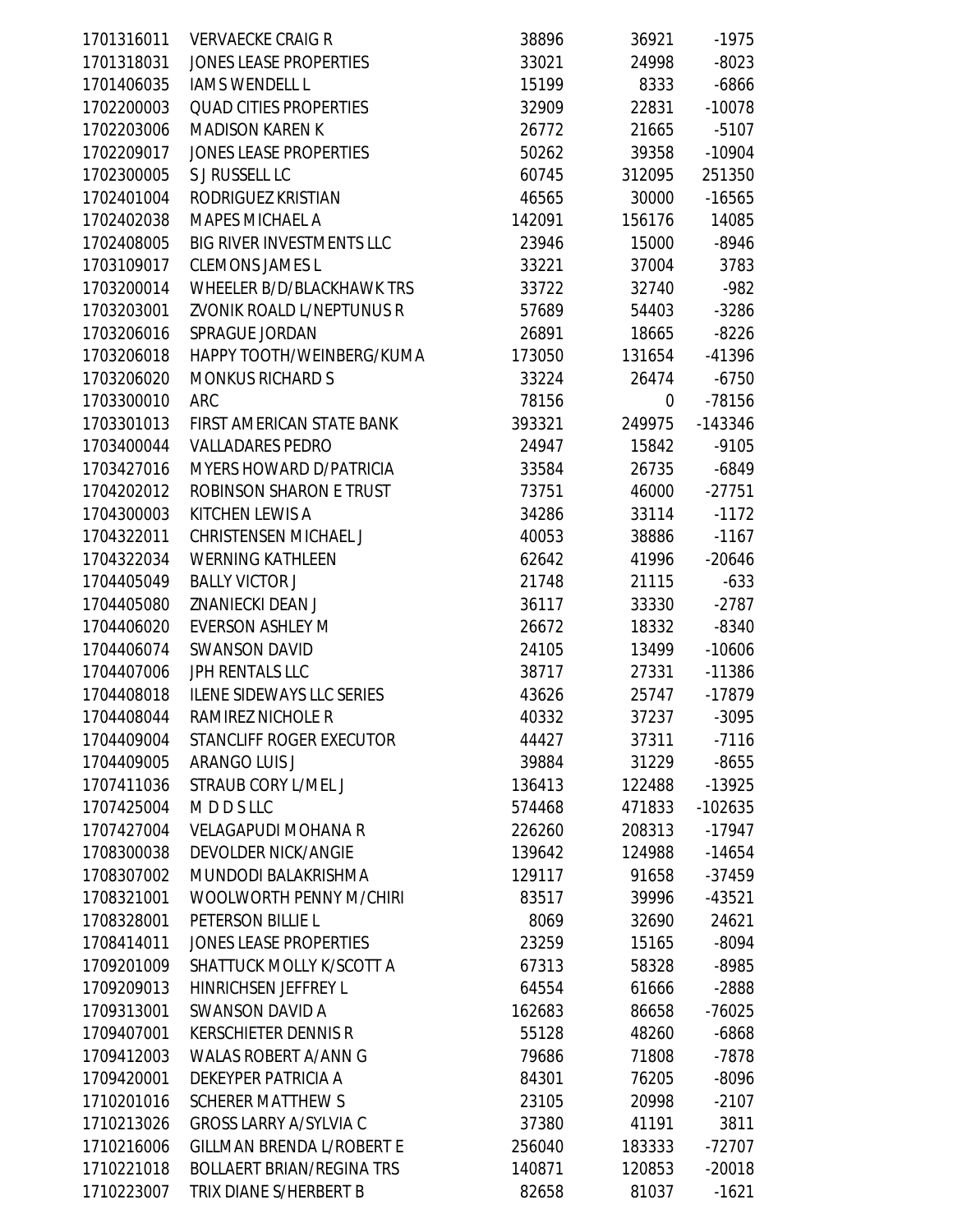| 1710320033 | <b>HARVEY ADELINE</b>           | 31310   | 32373   | 1063      |
|------------|---------------------------------|---------|---------|-----------|
| 1710330001 | <b>BERGLAND NORMAN R</b>        | 55006   | 52145   | $-2861$   |
| 1710330010 | <b>HOSSAIN MURSHED</b>          | 107363  | 88658   | $-18705$  |
| 1710420001 | <b>SCHMIDT SANDRA J</b>         | 78890   | 79890   | 1000      |
| 1710420002 | <b>JOHNSON CHARLES E</b>        | 81978   | 80978   | $-1000$   |
| 1711116033 | OHRN RICHARD E                  | 44715   | 46070   | 1355      |
| 1711227002 | <b>QUAD CITIES PROPERTIES</b>   | 135078  | 129429  | $-5649$   |
| 1711320015 | <b>LIDDELL SEAN</b>             | 92572   | 75172   | $-17400$  |
| 1712201016 | MERIDETH RONALD/SHARON          | 83030   | 74992   | $-8038$   |
| 1712302026 | DUEWEL RICHARD L/VIRGINIA       | 112620  | 109156  | $-3464$   |
| 1712407025 | SUMMAYA B/BABU A                | 14621   | 49350   | 34729     |
| 1712407038 | <b>HAUMAN CAROLE A</b>          | 14621   | 55376   | 40755     |
| 1712415007 | POPELIER MARILYN                | 66699   | 59971   | $-6728$   |
| 1712416012 | <b>RYDER COLIN J/NICOLE L</b>   | 27762   | 42281   | 14519     |
| 1712421004 | <b>WILLCOX SAMUEL/STEPHANIE</b> | 146613  | 108597  | $-38016$  |
| 1712422015 | <b>HECKENKAMP LAURY K</b>       | 90481   | 91372   | 891       |
| 1714104043 | EILER KAREN L                   | 33124   | 21331   | $-11793$  |
| 1714115002 | <b>HILAND HOLDINGS LLC</b>      | 42414   | 1470    | $-40944$  |
| 1714202003 | <b>MILLER HOLDINGS LLC</b>      | 7742    | 269     | $-7473$   |
| 1714302056 | CROCKETT BREANNA/JONATHAN       | 42666   | 41962   | $-704$    |
| 1715102125 | <b>GRD 38TH MOLINE LLC</b>      | 20666   | 92658   | 71992     |
| 1715212021 | <b>CONNOR CO</b>                | 357229  | 392891  | 35662     |
| 1715213005 | <b>KELLER JAIME L</b>           | 40592   | 26664   | $-13928$  |
| 1715213040 | <b>JONES LEASE PROPERTIES</b>   | 34911   | 26331   | $-8580$   |
| 1716200021 | <b>YES COMMUNITIES</b>          | 1721191 | 1568750 | $-152441$ |
| 1717300003 | <b>CKBP LLC</b>                 | 215402  | 68333   | $-147069$ |
|            |                                 |         |         |           |

## **MOLINE TOWNSHIP**

|            |                                 | <b>ORIGINAL</b>   | <b>NEW</b>        | <b>NET</b>    |
|------------|---------------------------------|-------------------|-------------------|---------------|
| <b>PIN</b> | <b>NAME</b>                     | <b>ASSESSMENT</b> | <b>ASSESSMENT</b> | <b>CHANGE</b> |
| 0831417006 | <b>FURAHA K/VINCENT W</b>       | 2961              | 13348             | 10387         |
| 0832206001 | <b>IDOT</b>                     | 203088            | 34525             | $-168563$     |
| 0832224001 | <b>CITY OF MOLINE</b>           | 109615            | 2192              | $-107423$     |
| 0832231001 | <b>IDOT</b>                     | 105790            | 33094             | $-72696$      |
| 0832231003 | <b>IDOT</b>                     | 11816             | 3663              | $-8153$       |
| 0832231004 | <b>IDOT</b>                     | 26645             | 8260              | $-18385$      |
| 0832322005 | <b>MORTOCOM INVESTMENTS LLC</b> | 107615            | 94990             | $-12625$      |
| 0832333001 | <b>GLESSNER ANTONIO M</b>       | 0                 | 18974             | 18974         |
| 0832333017 | <b>ALBERS JULIE</b>             | 8100              | 13233             | 5133          |
| 0832438010 | <b>FRIEND GEOFFREY</b>          | 16475             | 6333              | $-10142$      |
| 0833121002 | MOLINE GOSPEL TEMPLE            | $\overline{0}$    | 12931             | 12931         |
| 0833202002 | 3 CORNERS DEV/MILLS RIVER       | 4790300           | 4332900           | -457400       |
| 0834114005 | <b>DUFUR CHERYL/STEVEN</b>      | 24668             | 18720             | $-5948$       |
| 0834219006 | <b>PADILLA RACHAEL</b>          | 30157             | 24830             | $-5327$       |
| 0834311042 | <b>QUAD CITIES PROPERTIES</b>   | 23751             | 9852              | -13899        |
| 1705126012 | SYNERGY PROPERTY HOLDINGS       | 25613             | 24366             | $-1247$       |
| 1705129022 | <b>WAHLHEIM DANIEL J</b>        | 37090             | 22997             | $-14093$      |
| 1705144003 | <b>HYBRID MEDICAL GROUP LLC</b> | 199144            | 69993             | $-129151$     |
| 1705200039 | FIRST FINANCIAL GROUP LLC       | 25070             | 21665             | $-3405$       |
| 1705229009 | <b>HUTCHERSON JILL A</b>        | 0                 | 19598             | 19598         |
| 1705323027 | <b>HANELL DOUG TRST</b>         | 98486             | 83325             | $-15161$      |
| 1705400006 | <b>QUAD CITIES PROPERTIES</b>   | 30666             | 10332             | $-20334$      |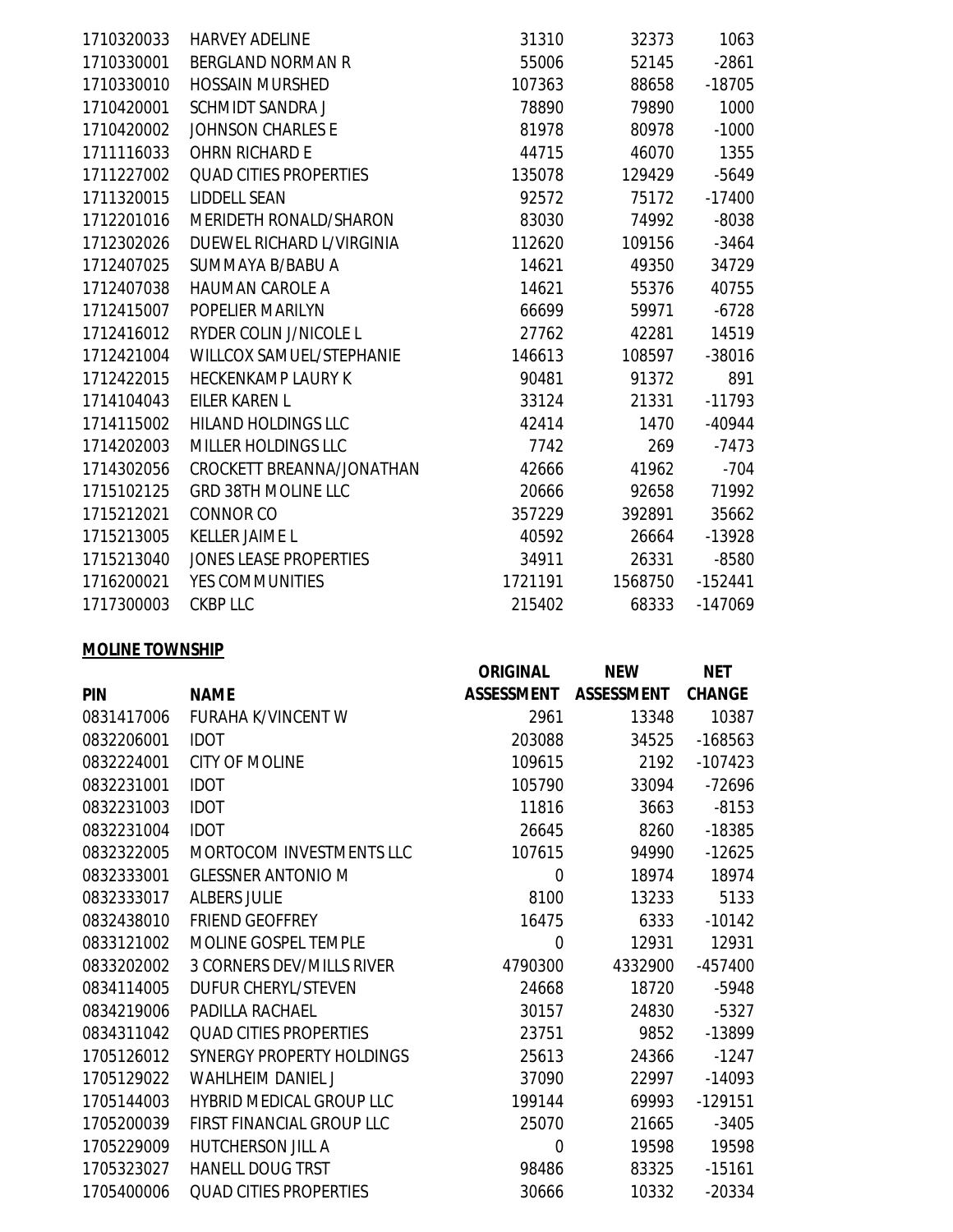| 1705410008 | <b>MAHIEU JEFFREY A</b>       | 30631  | 19998  | $-10633$ |
|------------|-------------------------------|--------|--------|----------|
| 1705427001 | <b>GARFIELD SCHOOL SENIOR</b> | 0      | 85602  | 85602    |
| 1705429002 | MEMORIAL CHRISTIAN CHURCH     | 218608 | 82918  | -135690  |
| 1708101002 | MOL COMMUNITY DEVEL CORP      | 6268   | 5578   | $-690$   |
| 1708107015 | SOUCINEK BRIAN/AMBER          | 42161  | 195257 | 153096   |
| 1708220048 | MURRAY MILDRED M TRUST        | 56836  | 44962  | -11874   |
| 1708222006 | <b>WOAD/JONES MOLLY</b>       | 713793 | 333300 | -380493  |
| 1708228006 | <b>IMHOFF SCARLETT</b>        | 27040  | 9332   | -17708   |
|            |                               |        |        |          |

## **ROCK ISLAND TOWNSHIP**

|            |                                  | <b>ORIGINAL</b>   | <b>NEW</b>        | <b>NET</b>    |
|------------|----------------------------------|-------------------|-------------------|---------------|
| <b>PIN</b> | <b>NAME</b>                      | <b>ASSESSMENT</b> | <b>ASSESSMENT</b> | <b>CHANGE</b> |
| 0734414001 | <b>TALIAFERO LETICIA/MASCO</b>   | 2034              | 2146              | 112           |
| 0734432008 | RI ECONOMIC GROWTH CORP          | 2821              | 348               | $-2473$       |
| 0735105009 | PADDOCK GRP/PAPPAS SCHNEL        | 79518             | 34663             | $-44855$      |
| 0735105010 | PADDOCK GRP/PAPPAS SCHNEL        | 845263            | 709663            | $-135600$     |
| 0735109006 | <b>GOLDMAN FAMILY BLOCK LLC</b>  | 69666             | 62889             | $-6777$       |
| 0735125002 | <b>SCHREINER JERRY</b>           | 189719            | 39329             | -150390       |
| 0735129010 | DISCOUNTED FURNITURE CO          | 58129             | 29997             | $-28132$      |
| 0735200005 | <b>IOWA WIRELESS SERVICE LLC</b> | 38155             | 26665             | $-11490$      |
| 0735203005 | <b>LOCKS AT RI/LABORERS HM</b>   | 1286039           | 1235543           | -50496        |
| 0735204016 | ELLIMAN-BEITL/US BANK            | 506837            | 479769            | $-27068$      |
| 0735205014 | PROJECT NOW                      | 19189             | 35783             | 16594         |
| 0735208009 | <b>BBC 2016 LLC</b>              | 739942            | 641442            | -98500        |
| 0735227001 | <b>CHAMPION PARTNERSHIP</b>      | 189933            | 133333            | $-56600$      |
| 0735237023 | DEVELOPMENT ASSOC OF RI          | 24782             | 20094             | -4688         |
| 0735237024 | DEVELOPMENT ASSOC OF RI          | 29597             | 23997             | $-5600$       |
| 0735237025 | DEVELOPMENT ASSOC OF RI          | 13024             | 10558             | $-2466$       |
| 0735237026 | DEVELOPMENT ASSOC OF RI          | 16810             | 13630             |               |
| 0735237027 | DEVELOPMENT ASSOC OF RI          | 4893              | 3967              |               |
| 0735237028 | DEVELOPMENT ASSOC OF RI          | 11858<br>9615     |                   | $-2243$       |
| 0735237029 | DEVELOPMENT ASSOC OF RI          | 35674             | 28925             | $-6749$       |
| 0735237030 | DEVELOPMENT ASSOC OF RI          | 91946             | 74552             | -17394        |
| 0735302016 | <b>CITY OF ROCK ISLAND</b>       | 286               | $\mathbf 0$       | $-286$        |
| 0735302020 | <b>PIZANO MARTES</b>             | 1417              | 8894              | 7477          |
| 0735303013 | PROJECT NOW                      | 12955             | 0                 | $-12955$      |
| 0735317027 | <b>WATTS JOHN</b>                | 15115             | 15971             | 856           |
| 0735402001 | <b>VEENSTRA KIMM INC</b>         | 184229            | 103989            | $-80240$      |
| 0735429010 | <b>BINGHAM GINA M</b>            | 36967             | 29112             | $-7855$       |
| 0736327008 | <b>WOLF GREGORY R</b>            | 18223             | 10998             | $-7225$       |
| 0736332001 | RI ECONOMIC GROWTH CORP          | 1426              | 1057              | $-369$        |
| 0736343013 | ARSENAL PROPERTIES LLC           | 18068             | 14999             | $-3069$       |
| 0736343014 | <b>ARSENAL PROPERTIES LLC</b>    | 16577             | 11666             | $-4911$       |
| 0736343019 | <b>BAUERSFELD JOHN E/PEGGY A</b> | 45953             | 34556             | $-11397$      |
| 0736346008 | <b>CALDERON ARMANDO G</b>        | 20074             | 5242              | $-14832$      |
| 0736352004 | <b>SCHAER PAM</b>                | 17403             | 15645             | $-1758$       |
| 0736358061 | JOHNSON ANTHONY/SHERYL A         | 107149            | 96657             | $-10492$      |
| 1601128001 | <b>MDM PROPERTIES LLC</b>        | 41513             | 34996             | -6517         |
| 1601131015 | RANGEL MARIA                     | 34407             | 37889             | 3482          |
| 1601136010 | <b>QUAD CITIES PROPERTIES</b>    | 24944             | 13503             | $-11441$      |
| 1601158009 | DOUBLE PRECIOUS/GERVASE S        | 121005            | 81091             | -39914        |
| 1601161001 | <b>HIGHLAND LLC/CVS HEALTH</b>   | 205839            | 1058877           | 853038        |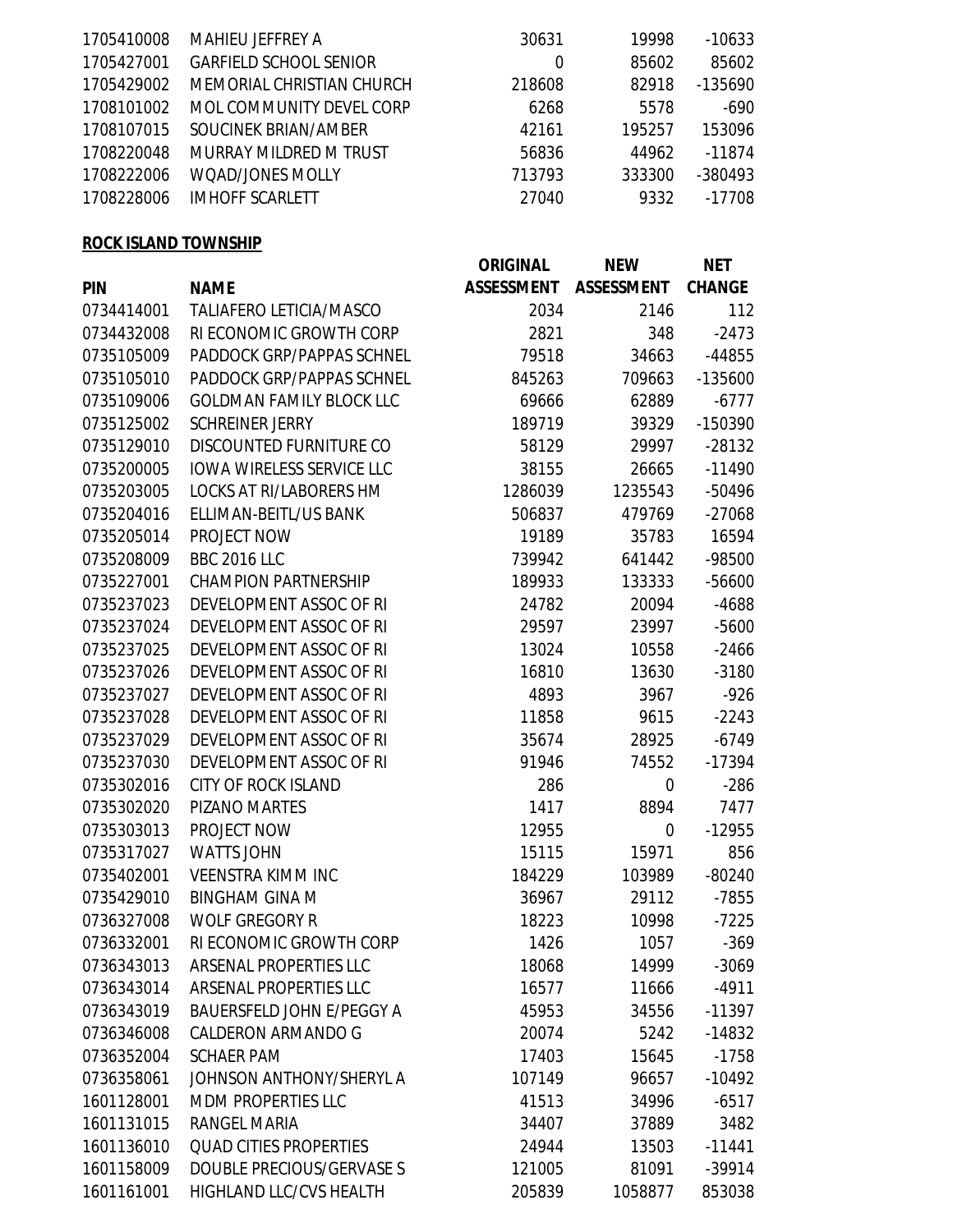| 1601204035 | JPH RENTALS LLC                  | 37819  | 29497  | $-8322$  |
|------------|----------------------------------|--------|--------|----------|
| 1601214003 | <b>COULTER AMANDA</b>            | 25206  | 23571  | $-1635$  |
| 1601222001 | <b>CLEVENGER DAVID W</b>         | 83686  | 66456  | $-17230$ |
| 1602108081 | RI ECONOMIC GROWTH CORP          | 1434   | 941    | $-493$   |
| 1602129012 | NOYA PATRICK J                   | 18035  | 3870   | $-14165$ |
| 1602139007 | <b>GAUCHO PROPERTY LLC</b>       | 11974  | 2454   | $-9520$  |
| 1602202016 | ABERNATHY STEVEN G               | 33784  | 33282  | $-502$   |
| 1603104016 | N SAFETY PRODUCTS/ALTUS G        | 771674 | 633795 | -137879  |
| 1603211011 | <b>GLORIOSE B/JOSEPH N</b>       | 19373  | 20626  | 1253     |
| 1706100021 | HUND GARY P/RUTH E               | 19367  | 17238  | $-2129$  |
| 1706100063 | <b>BIG RIVER INVESTMENTS LLC</b> | 19179  | 13333  | $-5846$  |
| 1706100064 | FIND N HOMES LLC                 | 27400  | 20465  | $-6935$  |
| 1706108001 | <b>ELSTON GLENN J</b>            | 40548  | 38961  | $-1587$  |
| 1706113050 | <b>TOLLENAER KENNETH E/NORMA</b> | 18997  | 17807  | $-1190$  |
| 1706118012 | PENROD ELIZABETH A               | 29677  | 21664  | $-8013$  |
| 1706122012 | <b>QUAD CITIES PROPERTIES</b>    | 24077  | 10673  | -13404   |
| 1706126037 | LYNCH ADAM M/ANGELA L            | 63752  | 58204  | $-5548$  |
| 1706131025 | <b>QUAD CITIES PROPERTIES</b>    | 20742  | 17854  | $-2888$  |

## **SOUTH ROCK ISLAND TOWNSHIP**

|            |                                   | <b>ORIGINAL</b>   | <b>NEW</b>        | <b>NET</b>    |
|------------|-----------------------------------|-------------------|-------------------|---------------|
| <b>PIN</b> | <b>NAME</b>                       | <b>ASSESSMENT</b> | <b>ASSESSMENT</b> | <b>CHANGE</b> |
| 1601320059 | <b>JONES LEASE PROPERTIES</b>     | 30223             | 27667             | $-2556$       |
| 1601400006 | <b>BOYLE STEVEN L</b>             | 41530             | 46301             | 4771          |
| 1601434002 | RADE TIMOTHY/TRACY                | 40102             | 26000             | $-14102$      |
| 1601436018 | <b>JOHNSON HENRY A</b>            | 34267             | 28645             | $-5622$       |
| 1601441002 | <b>BRANDMEYER JOHN</b>            | 71407             | 64167             | $-7240$       |
| 1601441003 | <b>BRANDMEYER JOHN</b>            | 71407             | 64167             | $-7240$       |
| 1601443002 | <b>BRANDMEYER JOHN</b>            | 71527             | 50667             | $-20860$      |
| 1601445002 | <b>JONES LEASE PROPERTIES</b>     | 26308             | 17667             | $-8641$       |
| 1601445006 | <b>JONES LEASE PROPERTIES</b>     | 30663             | 11534             | $-19129$      |
| 1601446009 | JONES LEASE PROPERTIES LL         | 27483             | 17667             | $-9816$       |
| 1602238009 | <b>VOSSOUGHI KATHY L</b>          | 21262             | 19335             | $-1927$       |
| 1603400013 | <b>VITRAN ILLINOIS LLC</b>        | 450283            | 279938            | $-170345$     |
| 1603407065 | <b>GORE STEFANA</b>               | 18606             | 37009             | 18403         |
| 1603408011 | <b>BLACKHAWK BANK &amp; TRUST</b> | 19304             | 13334             | $-5970$       |
| 1610400021 | MORENO ARSENIO G                  | 128210            | 40000             | $-88210$      |
| 1610403001 | SYNERGY PROPERTY HOLDINGS         | 90891             | 59661             | $-31230$      |
| 1611102003 | <b>BIG RIVER INVESTMENTS LLC</b>  | 20412             | 11000             | $-9412$       |
| 1611107001 | <b>WRIGHT MAX D</b>               | 18419             | 8334              | $-10085$      |
| 1611107006 | WILLIAMS ALBERT/SUSAN             | 22680             | 16654             | $-6026$       |
| 1611110005 | JONES LEASE PROPERTIES LL         | 44190             | 23615             | $-20575$      |
| 1611223040 | WOOD MICHAEL C                    | 17170             | 21550             | 4380          |
| 1611301058 | <b>BIG RIVER INVESTMENTS LLC</b>  | 17187             | 11334             | $-5853$       |
| 1611320025 | <b>JONES LEASE PROPERTIES</b>     | 34011             | 22334             | $-11677$      |
| 1611419006 | <b>FLAHERTY PATRICIA</b>          | 41856             | 40356             | $-1500$       |
| 1611419017 | <b>BURNS KEITH R</b>              | 46937             | 42667             | $-4270$       |
| 1612113028 | <b>MILTON ARTHUR A</b>            | 92678             | 78667             | $-14011$      |
| 1612126003 | <b>CLOSE TAMARA L/WAYNE K</b>     | 25418             | 20000             | $-5418$       |
| 1612127009 | <b>BUTLER DAVID L/MELISSA M</b>   | 56500             | 53330             | $-3170$       |
| 1612234014 | <b>JACK ERIC PROPERTIES</b>       | 82945             | 75000             | $-7945$       |
| 1612234015 | <b>JACK ERIC PROPERTIES</b>       | 92118             | 83334             | $-8784$       |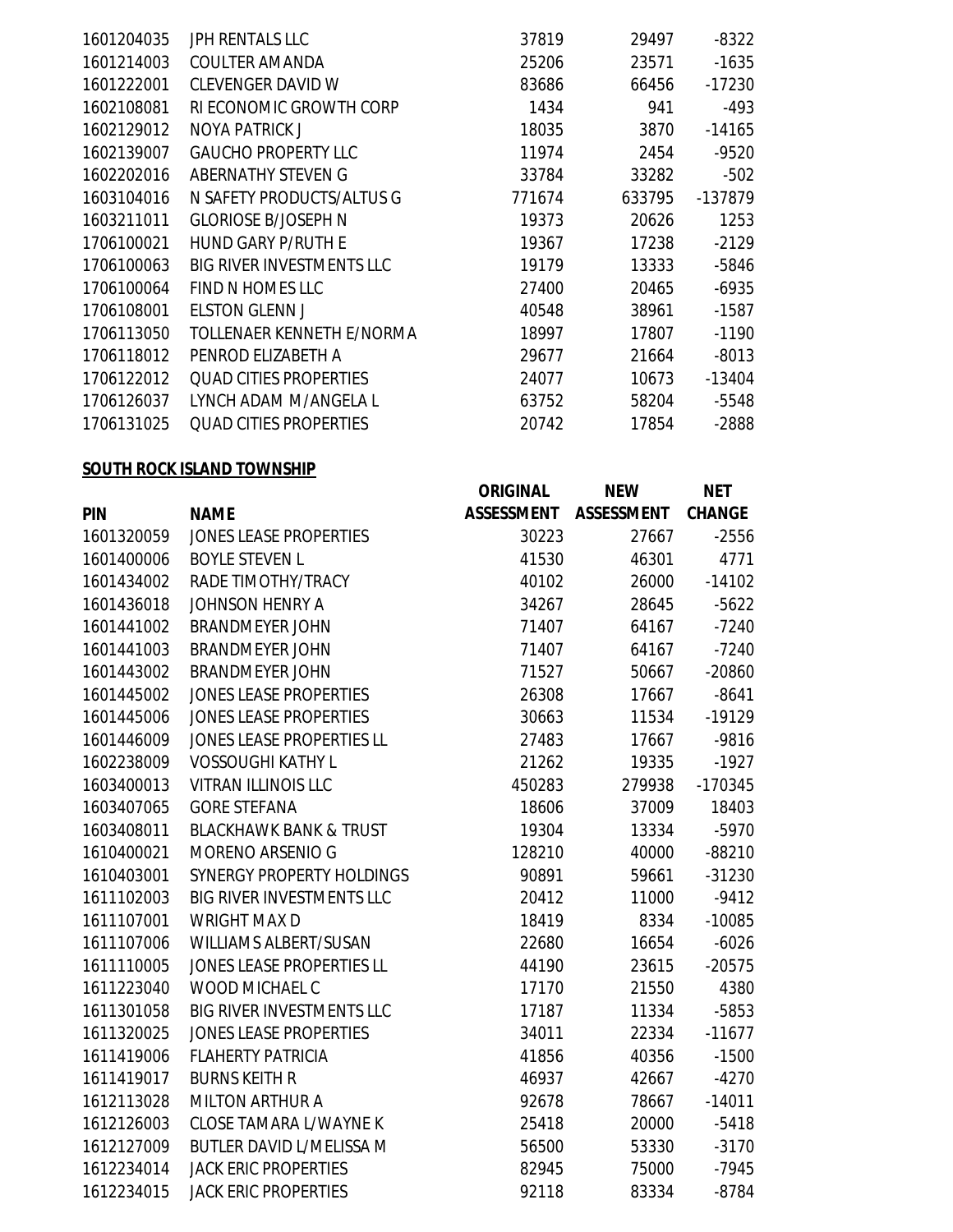| 1612236001 | JACK ERIC PROPERTIES              | 112940 | 83334  | -29606   |
|------------|-----------------------------------|--------|--------|----------|
| 1612319003 | AZAR DONNA                        | 77450  | 48334  | $-29116$ |
| 1612319017 | RIPORTELLA FREDRICK               | 79879  | 57194  | $-22685$ |
| 1613213002 | <b>3-H PARTNERSHIP LLC</b>        | 274720 | 226667 | -48053   |
| 1613215001 | <b>BLACKHAWK BANK &amp; TRUST</b> | 130855 | 85000  | -45855   |
| 1613216001 | <b>WATERMARK LLC</b>              | 965    | 30397  | 29432    |
| 1613216002 | <b>WATERMARK LLC</b>              | 965    | 25613  | 24648    |
| 1613216007 | <b>WATERMARK LLC</b>              | 965    | 25613  | 24648    |
| 1613216008 | <b>WATERMARK LLC</b>              | 965    | 25613  | 24648    |
| 1613216009 | <b>WATERMARK LLC</b>              | 965    | 25613  | 24648    |
| 1613216010 | <b>WATERMARK LLC</b>              | 965    | 25613  | 24648    |
| 1613216011 | <b>WATERMARK LLC</b>              | 965    | 25613  | 24648    |
| 1613216012 | <b>WATERMARK LLC</b>              | 965    | 25613  | 24648    |
| 1614202029 | STERN MATTHEW J                   | 311683 | 255474 | $-56209$ |
| 1615203026 | MOSHER JULIE/WAYNE TRST           | 5197   | 21484  | 16287    |
| 1706301014 | <b>DUFAULT MICHAEL L</b>          | 28189  | 12667  | $-15522$ |
| 1706308017 | <b>BIG RIVER INVESTMENTS LLC</b>  | 25956  | 13000  | $-12956$ |
| 1706319078 | <b>JONES LEASE PROPERTIES</b>     | 27556  | 19000  | $-8556$  |
| 1707118052 | SHIRK JERRY W                     | 50597  | 42532  | $-8065$  |
| 1707124005 | STEBEL ANNE K/DARRYL J            | 35729  | 29630  | $-6099$  |

#### **BLACKHAWK TOWNSHIP**

|            |                                  | <b>ORIGINAL</b>   | <b>NEW</b>        | <b>NET</b>    |
|------------|----------------------------------|-------------------|-------------------|---------------|
| <b>PIN</b> | <b>NAME</b>                      | <b>ASSESSMENT</b> | <b>ASSESSMENT</b> | <b>CHANGE</b> |
| 1615304019 | <b>MELODY ALBERT F</b>           | 65917             | 51667             | $-14250$      |
| 1623100007 | CHISHOLM JEFFREY S/KAYLA         | 10739             | 37455             | 26716         |
| 1623209016 | ERDMANN ELIZABETH A              | 18634             | 20431             | 1797          |
| 1623213013 | <b>LIGHT MISSION PENTECOSTAL</b> | $\mathbf 0$       | 223               | 223           |
| 1623400004 | PG REAL ESTATE INVESTMENT        | 33065             | 67632             | 34567         |
| 1623401031 | <b>HERATH ROBERT M</b>           | 49090             | 53089             | 3999          |
| 1623407013 | PG REAL ESTATE INVESTMENT        | 67006             | 32686             | $-34320$      |
| 1623407016 | PG REAL ESTATE INVESTMENT        | 97787             | 50647             | $-47140$      |
| 1624109002 | <b>WILKEN RENTALS LLC</b>        | 68644             | 66660             | $-1984$       |
| 1624110001 | <b>VERSCHOORE JOSEPH A</b>       | 76005             | 94948             | 18943         |
| 1626106012 | FRYE KENNETH E/LOGAN E           | 34968             | 30496             | $-4472$       |
| 1626205002 | <b>JONES LEASE PROPERTIES</b>    | 44364             | 32997             | $-11367$      |
| 1626406006 | <b>ABDULI F/SEJDIN TRST</b>      | 48149             | 46633             | $-1516$       |
| 1627207020 | SEAGO K/STEINBECK M              | 8364              | 69976             | 61612         |
| 1628102001 | <b>BELTWAY STORAGE LLC</b>       | 31949             | 52620             | 20671         |
| 1629100003 | PFG THOMS PROESTLER CO           | 4768194           | 2893333           | $-1874861$    |
| 1631401002 | <b>TRENKENSCHUH PETER</b>        | 111740            | 103179            | $-8561$       |
| 1634200013 | MORENO ARSENIO G                 | 12075             | 5314              | $-6761$       |
| 1635204036 | <b>KENNEDY JUDAH</b>             | 32419             | 23331             | $-9088$       |
| 1635400007 | <b>STRONG RICHARD D SR</b>       | 31953             | 2929              | $-29024$      |
| 1635400008 | <b>BOLLAERT MARK D</b>           | 31893             | 13708             | $-18185$      |
| 1636300004 | BETHANY ENTERPRISES INC          | 129276            | 161489            | 32213         |
| 1719301005 | <b>EAGLES NEST II LLC/MATT S</b> | 1401793           | 1299987           | $-101806$     |
| 1719301006 | <b>VILLAGE OF MILAN</b>          | 19298             | $\mathbf 0$       | $-19298$      |
| 1729402008 | <b>SHEHORN CRAIG</b>             | 47178             | 39662             | $-7516$       |
| 1730106001 | EAGLE NEST OF QC LLC             | 244219            | 158318            | $-85901$      |
| 1730300054 | <b>FLEMMING JEFFREY E</b>        | 40253             | 45065             | 4812          |
| 1731103029 | DALTON GRETTA JO A               | 17123             | 40832             | 23709         |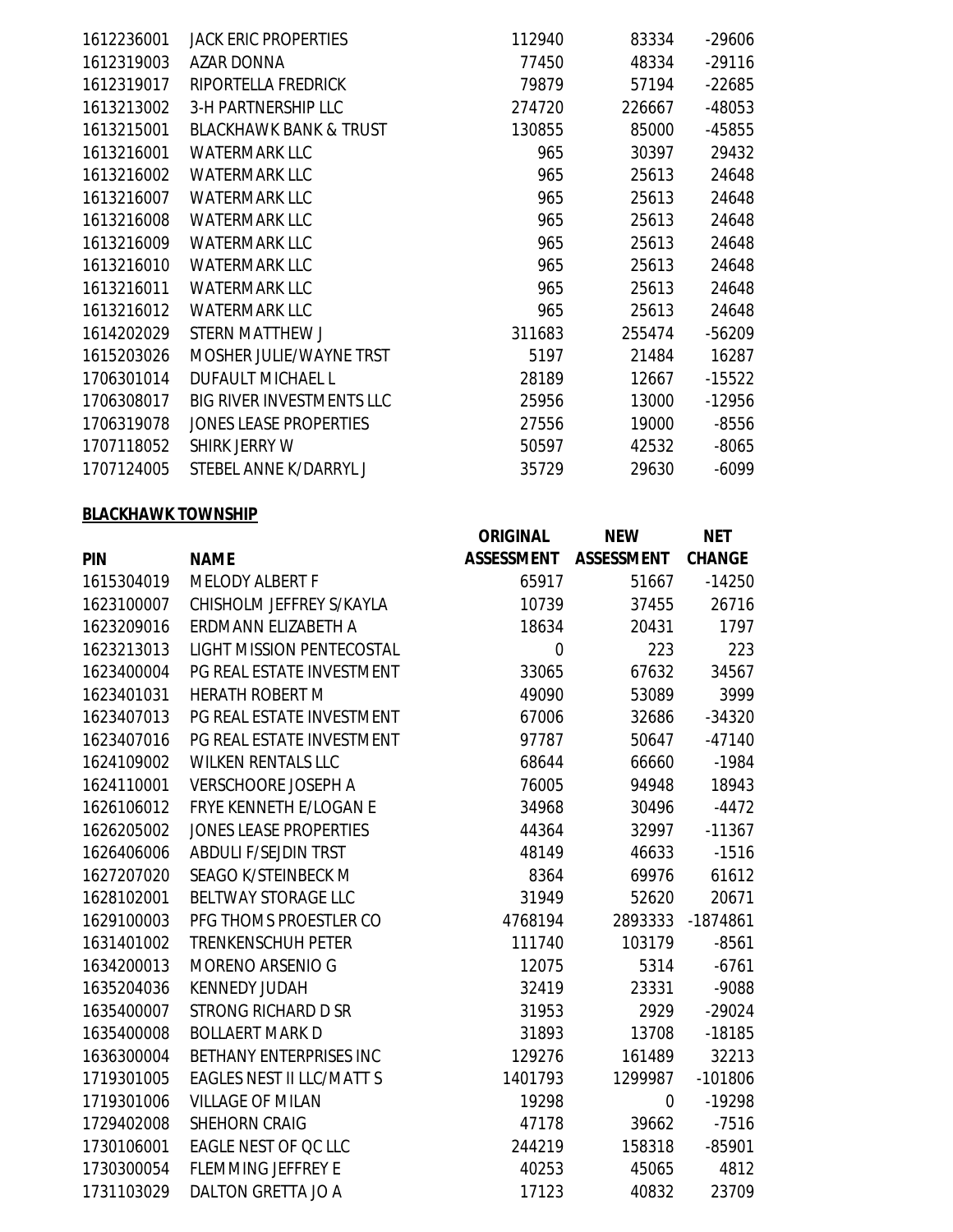|                           |                                                    |        | 8562            |
|---------------------------|----------------------------------------------------|--------|-----------------|
|                           |                                                    |        |                 |
|                           | 1648                                               |        | 40620           |
| <b>HAPPE PATRICK A</b>    | 13572                                              | 44944  | 31372           |
| WELCH MICHAEL T/MEGHAN D  | 934                                                | 20077  | 19143           |
| <b>HAPPE PATRICK A</b>    | 934                                                | 26868  | 25934           |
| WIDDOP CONSTANCE L/JAMES  | 934                                                | 22210  | 21276           |
| STRACH JOYCE E/MITCHELL E | 136523                                             | 131473 | $-5050$         |
| <b>BOWDRY WILLIE J JR</b> | 115304                                             | 118473 | 3169            |
| CHENOWETH JAMIE N         | 934                                                | 23630  | 22696           |
|                           | <b>WYKLE RUSSELL A</b><br>NELSON DOUGLAS E/KRISTEN | 128246 | 136808<br>42268 |

## **COAL VALLEY TOWNSHIP**

|            |                                 | <b>ORIGINAL</b>   | <b>NEW</b>        | <b>NET</b>    |
|------------|---------------------------------|-------------------|-------------------|---------------|
| <b>PIN</b> | <b>NAME</b>                     | <b>ASSESSMENT</b> | <b>ASSESSMENT</b> | <b>CHANGE</b> |
| 1716300010 | <b>BHAKTA CHAD</b>              | 364690            | 227000            | -137690       |
| 1721100039 | METRO AIR AUTH/MIDLAND          | 2249582           | 1591360           | $-658222$     |
| 1721100043 | UNITED AIRLINES INC             | 0                 | 27785             | 27785         |
| 1721202056 | <b>BEASTON EUGENE D</b>         | 19949             | 12000             | $-7949$       |
| 1721204005 | <b>MOLINE HOTEL INVESTMENTS</b> | 239976            | 236976            | $-3000$       |
| 1723310011 | <b>BUFFINGTON RICHARD/ROBYN</b> | 123498            | 118321            | $-5177$       |
| 1723407019 | <b>BULLER JOHN H</b>            | 37096             | 38596             | 1500          |
| 1723411002 | <b>LEEMANS RONALD/KAREN</b>     | 76854             | 70592             | $-6262$       |
| 1723424021 | <b>EHRMANN CHRISTOPHER M</b>    | 13168             | 70888             | 57720         |
| 1726225014 | KELSALL DARRELL P/NORA M        | 449               | 44829             | 44380         |
| 1726300043 | <b>HAMERLINCK TYLER J</b>       | 39879             | 22054             | $-17825$      |
| 1726306007 | <b>ADAMS GALE E</b>             | 78386             | 66326             | $-12060$      |
| 1726400062 | <b>EXNER GLORIA A</b>           | 8211              | 8843              | 632           |
| 1726406035 | MISSISSIPPI MUD LLC             | 57181             | 26666             | $-30515$      |
| 1726416004 | BEALER DONALD FAM LTD PRT       | 73465             | 73458             | $-7$          |
| 1726416006 | BEALER DONALD FAM LTD PRT       | 70995             | 70988             | $-7$          |
| 1726416007 | BEALER DONALD FAM LTD PRT       | 70995             | 70988             | $-7$          |
| 1726431008 | BEALER DONALD FAM LTD PRT       | 67429             | 67422             | $-7$          |
| 1726431009 | BEALER DONALD FAM LTD PRT       | 67429             | 67422             | $-7$          |
| 1726431015 | BEALER DONALD FAM LTD PRT       | 71696             | 71689             | $-7$          |
| 1726431016 | BEALER DONALD FAM LTD PRT       | 71696             | 71689             | $-7$          |
| 1726431017 | BEALER DONALD FAM LTD PRT       | 71696             | 71689             | $-7$          |
| 1726433026 | <b>CASTOR DAVID C/MARY A</b>    | 860               | 45240             | 44380         |
| 1726433029 | <b>HALL MARGO M/ROSS A</b>      | 1782              | 11971             | 10189         |
| 1735113007 | <b>CROWE BRUCE D</b>            | 66000             | 53036             | $-12964$      |
| 1735202006 | SUPREME HOLDINGS OF QC          | 0                 | 3947              | 3947          |

# **RURAL TOWNSHIP**

|            |                           | ORIGINAL          | <b>NFW</b>        | <b>NET</b> |
|------------|---------------------------|-------------------|-------------------|------------|
| <b>PIN</b> | <b>NAME</b>               | <b>ASSESSMENT</b> | <b>ASSESSMENT</b> | CHANGE     |
| 2401100014 | HAMPTON WILLIAM J IV      | 148868            | 155746            | 6878       |
| 2406300007 | JOHANSEN JAMES F          | 118455            | 92617             | -25838     |
| 2414301001 | BEULAH UNITED PRES CHURCH | $\left( \right)$  | 36438             | 36438      |
| 2434300004 | NEW KINGDOM TRAIL RIDERS  | 76831             |                   | -76831     |

# **BOWLING TOWNSHIP**

|            |                           | <b>ORIGINAL</b> | <b>NFW</b>                   | <b>NET</b> |
|------------|---------------------------|-----------------|------------------------------|------------|
| <b>PIN</b> | <b>NAME</b>               |                 | ASSESSMENT ASSESSMENT CHANGE |            |
|            | 2301104011 TEAGER DARLA D | 28224           | 11665                        | -16559     |